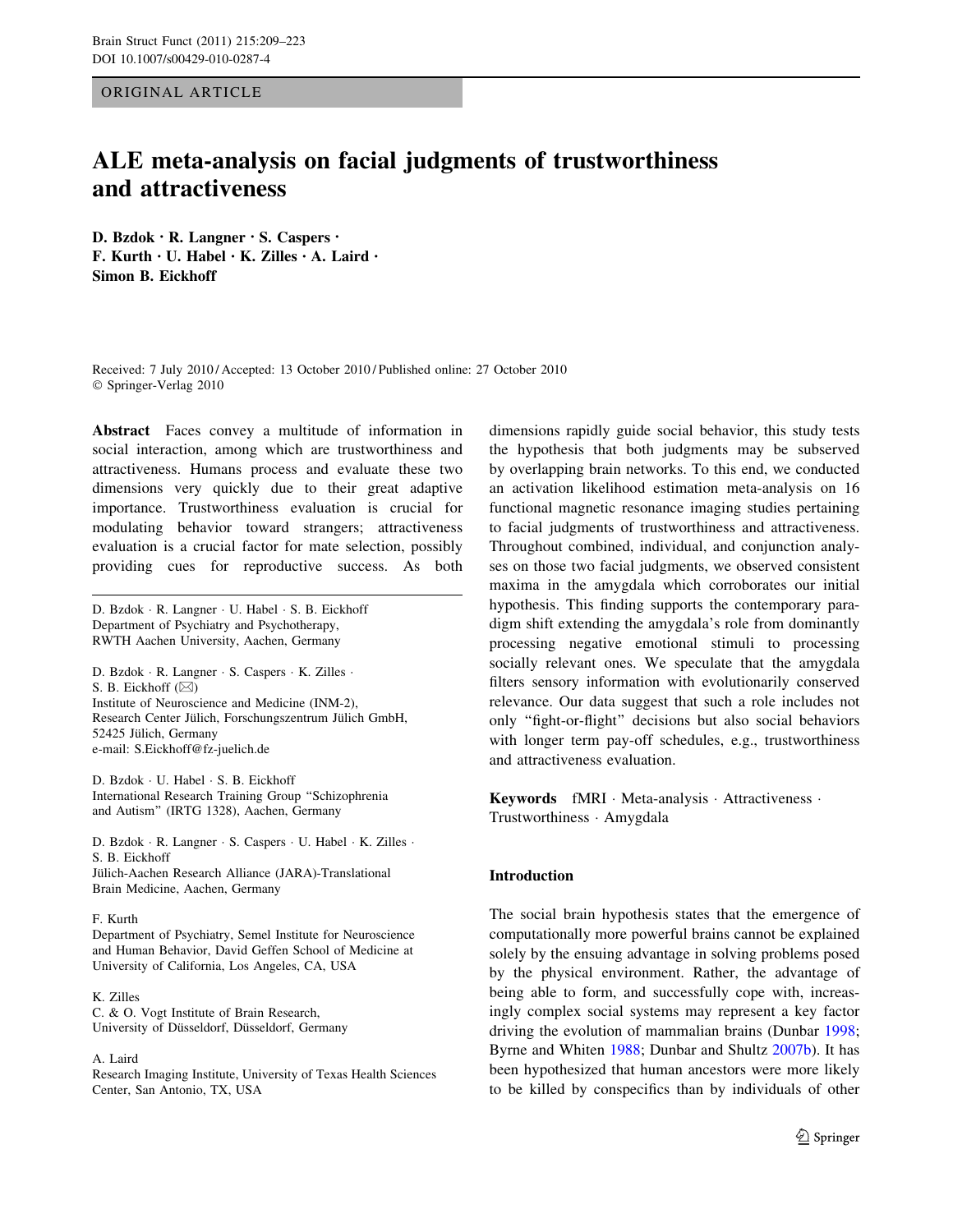species (Wrangham and Peterson 1996; De Waal 2005;  $\ddot{\text{O}}$ hman 2009). This prompted the hypothesis that being able to infer the states of mind in members of the own species to predict forthcoming behavior represented a distinct evolutionary advantage (Frith and Frith 2010). Darwin (1872) pioneered the idea that facial expressions of primates represent biologically evolved adaptations to sending social information. The human facial musculature thus seems to have coevolved with the corresponding decoding machinery in the brain and behavioral responses (Dimberg and Öhman  $1996$ ). Hence, being able to efficiently process socially relevant information is an optimal adaptation to complex social systems. Indeed, it has been shown that facial judgments may be processed in less than 100 ms (Bar et al. 2006; Willis and Todorov 2006).

Trustworthiness and attractiveness in a face convey particularly pivotal social information. Assessing facial trustworthiness is decisive because trusting an untrustworthy individual could have severe negative consequences, whereas not trusting a trustworthy one means a missed opportunity for cooperation (Cosmides and Tooby 1992, 2000). Assessing attractiveness is relevant for estimating the reproductive fitness of a potential mating partner, a critical factor when considering a prospective long-term commitment (Dunbar and Dunbar 1980; Pawlowski and Dunbar 1999; Schillaci 2006), which is a particularly risky and demanding social decision (Dunbar and Shultz 2007a). Moreover, the fact that humans appear to have universal standards of facial attractiveness within and across cultures (Cunningham et al. 1995; Perrett et al. 1994) implies a biologically encoded mechanism rather than an effect of enculturation (Thornhill and Gangestad 1999).

Mutual trust forms the basis for engagement in cooperation which is integral to daily life (Rilling et al. 2002) and a prerequisite for cultural and social evolution. Assessing an individual's trustworthiness might be related to a broader categorization into 'good guy/bad guy' (Todorov 2008), guiding approach versus avoidance behavior (Chen and Bargh 1999; Cosmides and Tooby 2000). An overestimation of others' approachability has been reported in cases of bilateral amygdala (AM) lesion in monkeys (Aggleton and Passingham 1981; Emery et al. 2001; Amaral 2003) and humans (Adolphs et al. 1998). Together with hyperorality and hypersexuality, this became known as the Klüver–Bucy syndrome (Devinsky et al. 2009; Klüver and Bucy 1939). Correlations between facial trustworthiness and various other facial judgments, e.g., how caring, happy or dominant a person is (Todorov et al. 2008b; Adolphs 2002; Todorov and Duchaine 2008), indicate that trustworthiness judgments may summarize numerous derived trait inferences. It is highly unlikely, though, that emotion alone drives the decision on

trustworthiness because the latter social judgment has been shown to be separable from the effects of facial emotion (Winston et al. 2002; Adolphs 2002).

Besides trust, attractiveness deeply shapes the way we behave toward other people. For instance, attractive people are more likely to receive favorable treatment from others, earn higher salaries, and are expected to have better personality traits (Langlois et al. 2000). The 'attractiveness halo effect' describes this advantageous overgeneralization of beauty to an individual's personality (Zebrowitz and Montepare 2008). This may be a consequence of the Darwinian mate value perceived in attractive humans, motivating positively biased behavior in social interaction (Cloutier et al. 2008). In fact, activation in the nucleus accumbens (NA) was demonstrated in heterosexual males in response to beautiful female, but not male, faces suggesting a dissociation between the esthetic and (sexual) reward assessment (Aharon et al. 2001; Franklin and Adams 2010). In sum, attractiveness evaluation may not be a subjective judgment of esthetics, such as that regarding objects, but rather might reflect a purposeful socialevolutionary adaptation of human behavior and brain circuits.

It is possible that both trustworthiness and attractiveness appraisal of others' faces could be interwoven with the brain's reward circuitry, including the NA (Walter et al. 2005). That is, reward mechanisms may not only modulate behavior toward basic survival needs, such as food and sex, but also toward salient social cues (cf. Kampe et al. 2001; Cardinal et al. 2002; Schilbach et al. 2010). Trusting behavior has been studied in dyadic cooperation using economic games. This repeatedly showed that activation in the reward system seems to reflect the social relevance of encountered cooperators and cooperative interaction (Rilling et al. 2002; Decety et al. 2004; Singer et al. 2004). The literature on attractiveness judgments, on the other hand, directly related the appraisal of attractive faces to increased reward processing (Aharon et al. 2001; Bray and O'Doherty 2007; Kranz and Ishai 2006). Therefore, we expect that a quantitative meta-analysis on trustworthiness and attractiveness judgments likely reveals the NA as a point of convergence. Confirming this hypothesis would provide another argument that the reward circuitry does, indeed, bridge the investigated two social judgments, and thus perhaps, also links social judgments on faces with motivation and behavioral relevance.

Trustworthiness and attractiveness ratings are positively correlated (Todorov et al. 2008b). That is, attractive people are likely to be evaluated as trustworthy, and vice versa. As far as we know, however, no neuroimaging study has conjointly investigated trustworthiness and attractiveness judgments yet. Consequently, the present paper tests whether the reported psychological relation can be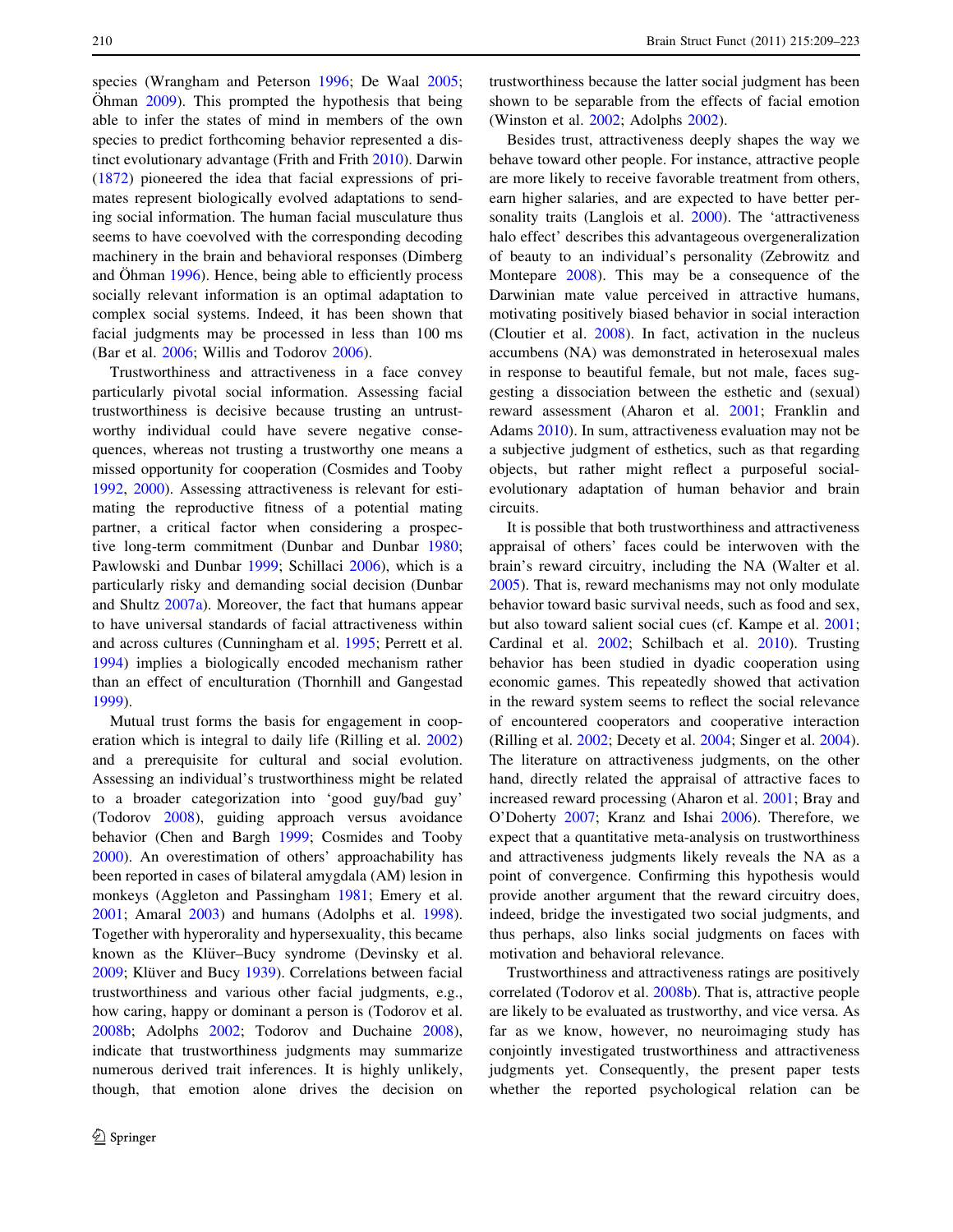extended to a neural relation between both judgments by pooling results of many individual functional magnetic resonance imaging (fMRI) experiments. The scarcity of neuroimaging research on other social judgments, such as intelligence or self-confidence, currently precludes comparison with a third complex evaluation. Note that neurological patient studies recently demonstrated that trustworthiness and attractiveness judgments may be selectively impaired by lesions involving the posterior superior temporal sulcus (pSTS) and fusiform face area, respectively (Iaria et al. 2008; Todorov and Duchaine 2008). This dissociation in early face processing suggests that both judgments are to some degree differently implemented on the neuronal level, contrasting the many similarities.

Based on the evolutionary importance, social impact, and highly correlated choice preferences, the present study tested the hypothesis that common brain networks subserve facial judgments of trustworthiness and attractiveness. To this end, we conducted contrast and conjunction metaanalyses according to the activation likelihood estimation (ALE) algorithm on 16 functional magnetic resonance imaging (fMRI) studies. The resulting foci of activation were anatomically localized using probabilistic cytoarchitectonic maps.

# Materials and methods

#### Data used for the meta-analysis

We searched the Pubmed database (http://www.pubmed. org) for PET and fMRI studies investigating the neural correlates of evaluating facial trustworthiness and attractiveness. Both keyword searches (search strings: ''attractiveness," "attractive," "beauty," "beautiful," "trust," "trustworthiness," "PET," "fMRI") and reference tracing were performed. Inclusion criteria comprised full brain coverage as well as absence of pharmacological manipulations, brain lesions or mental disorders. Additionally, studies were only considered if they reported results of whole-brain group analyses as coordinates corresponding to a standard reference space (Talairach/Tournoux, MNI). Accordingly, a number of neuroimaging studies, although within the thematic scope, were excluded from the present meta-analysis because of inseparability from unrelated psychological processes (Kirk et al. 2009), unobtainable coordinates (Kampe et al. 2001), analyses that were restricted to a priori defined regions of interest (Pinkham et al. 2008a, b; Rupp et al. 2009a; Aharon et al. 2001; Iaria et al. 2008; Ishai 2007; Liang et al. 2010) or lack of suitable experiments (Platek et al. 2009; Rupp et al. 2009b; Tsukiura and Cabeza 2010a, b; Roberts et al. 2008; Smith et al. 2010). The searches yielded a total of 16 eligible fMRI studies (7 on trustworthiness; 9 on attractiveness) with 43 experiments (18 on trustworthiness; 25 on attractiveness), assessing 390 subjects and reporting 268 foci of activity.

Experiments were divided into two main categories ''Trustworthiness'' (144 subjects, 18 experiments, 96 foci) and ''Attractiveness'' (246 subjects, 25 experiments, 172 foci). Additionally, all experiments were also divided into two categories ''Implicit'' (281 subjects, 18 experiments, 71 foci) and ''Explicit'' (262 subjects, 25 experiments, 197 foci) independent of the type of judgment to be made. If an experiment was performed with the subject knowing the target of investigation (facial judgments of trustworthiness or attractiveness), the experiment was classified as ''Explicit''. If, on the other hand, the neurobiological response to the assessment of those two facial judgments was examined unknowingly to the subjects, the experiment was classified as ''Implicit''. See Table 1 for details.

Our goal was to examine the core network of each judgment in an unbiased fashion. Therefore, we aimed at the consideration of heterogeneous experiments, such as contrasts looking at differently pre-rated stimulus material, correlations between psychological traits and the BOLD signal, as well as explicit task-driven and implicit stimulusdriven experiments.

Methodological foundation of the meta-analysis algorithm

The reported coordinates were analyzed for topographic convergence using the revised ALE algorithm for coordinate-based meta-analysis of neuroimaging results (Eickhoff et al. 2009; Turkeltaub et al. 2002; Laird et al. 2009a). The goal of coordinate-based meta-analysis of neuroimaging data is to identify brain areas in which the reported foci of activation converge across different published experiments. To this end, the meta-analysis determines if the clustering is higher than expected under the null distribution of a random spatial association of results from the considered experiments while acknowledging the spatial uncertainty associated with neuroimaging foci.

As the first step, reported foci were interpreted as centers for 3D Gaussian probability distributions that capture the spatial uncertainty associated with each focus. This uncertainty is mostly a function of between-subject (due to small sample sizes) and between-template variance (attributable to different normalization strategies and templates across laboratories). Defining this uncertainty was previously the major drawback of ALE algorithms, since the size of the modeled Gaussian distribution was set subjectively by the investigator (Laird et al. 2005). This drawback has been overcome in the revised implementation of the algorithm,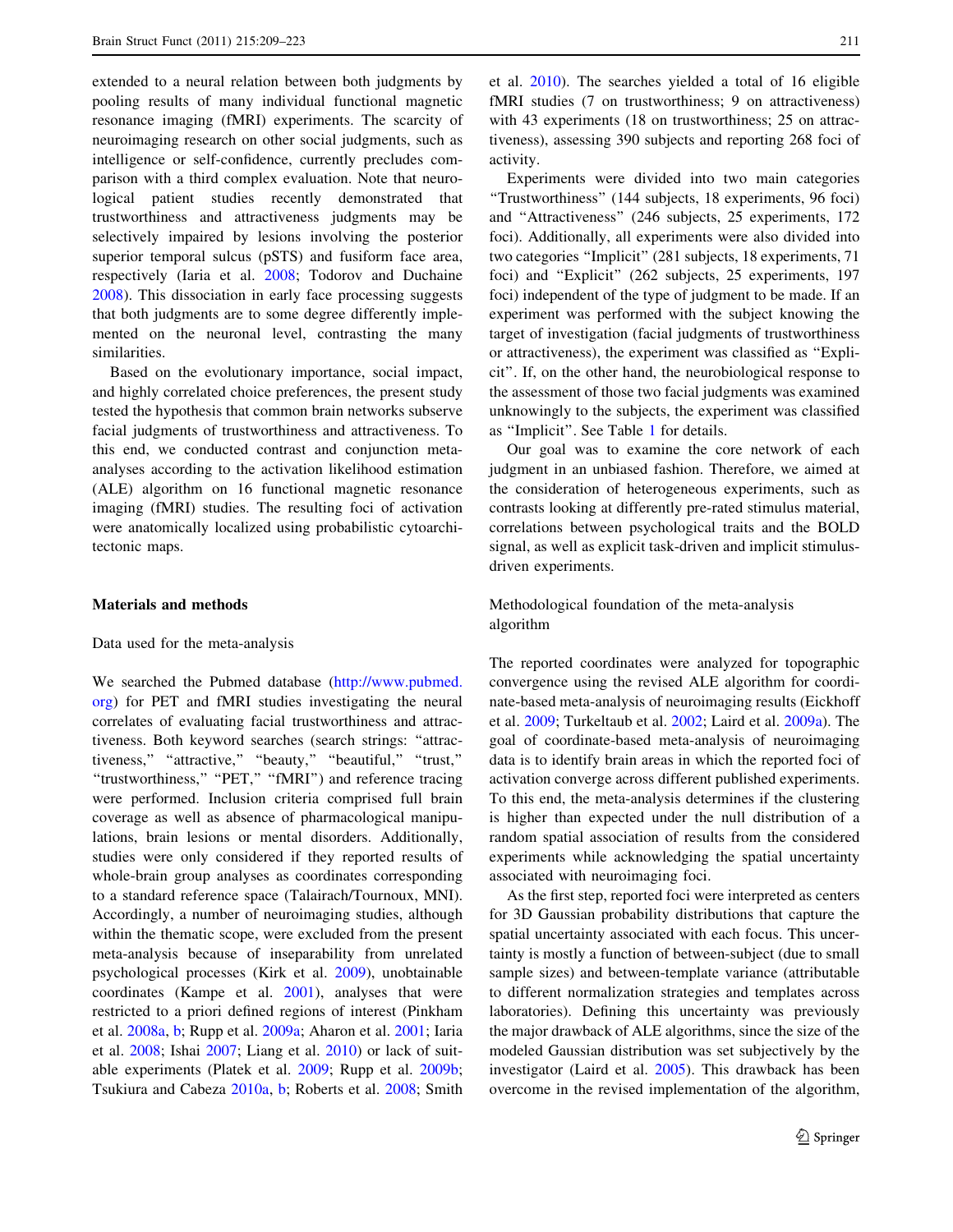|                                          |                 |                 |             |                                                                                                                         | Table 1 Overview of the 16 studies (43 experiments) included in the meta-analysis on judgments of facial trustworthiness and facial attractiveness |                                                                              |                                                                                                       |                      |
|------------------------------------------|-----------------|-----------------|-------------|-------------------------------------------------------------------------------------------------------------------------|----------------------------------------------------------------------------------------------------------------------------------------------------|------------------------------------------------------------------------------|-------------------------------------------------------------------------------------------------------|----------------------|
| Study                                    | Category        | Subjects        |             | Mode Instruction                                                                                                        | Experiment                                                                                                                                         | Rep.<br>foci                                                                 | Stimuli                                                                                               | Evaluation           |
| Baas et al. (2008)<br>Neuroimage         | Trustworthiness | $\overline{c}$  | fMRI        | 30 years, indicate whether<br>Indicate whether face is<br>face is trustworthy or<br>older/younger than<br>untrustworthy | (T-rest) AND (Age-rest)<br>Task > rest<br>$T \sim BOLD$<br>$T \sim BOLD$<br>$\Gamma > \Lambda$                                                     | $\overline{16}$<br>$\epsilon$<br>$\epsilon$<br>4<br>$\overline{\phantom{0}}$ | Neutral faces rated on<br>trustworthiness and<br>emotional valence                                    | Explicit             |
| Bray and O'Doherty (2007)                | Attractiveness  | 28              | fMRI        | according to where fractal<br>image appears (classical<br>conditioning with face<br>Press left/right button<br>images)  | Prediction error $A >$ prediction error UA<br>pC between A and prediction error<br>nC between A and prediction error<br>A > UA                     | $\circ$<br>4<br>७                                                            | unattractive faces shown<br>abstract fractal images<br>Male/female attractive/<br>simultaneously with | Implicit             |
| Chatterjee et al. (2009)                 | Attractiveness  | 13              | fmri        | Indicate whether two faces<br>more or less attractive<br>Indicate whether face is<br>than average                       | $>$ UA<br>A > UA<br>$\prec$                                                                                                                        | ᅺ<br>$\epsilon$                                                              | Artificial male/female face<br>pairs at different morph<br>percentages created by<br>GenHead          | Explicit<br>Implicit |
| Cloutier et al. (2008)                   | Attractiveness  | 48              | fMRI        | Indicate attractiveness level<br>are identical<br>from $1$ to $4$                                                       | A > UA<br>$\mathcal{A} \geq \mathcal{A}$                                                                                                           | $\overline{9}$<br>$^{\circ}$                                                 | representing a range of<br>Unfamiliar faces<br>attractiveness                                         | Explicit             |
| Engell et al. (2007)                     | Trustworthiness | 16              | <b>EMRI</b> | of the test face was shown<br>Report whether the identity<br>in a previous block                                        | C with T idiosyncratic rating<br>C with T consensus rating                                                                                         | $\Box$                                                                       | Emotionally neutral faces<br>rated for T                                                              | Implicit             |
| Kawabata et al. (2008)<br>J Neurophysiol | Attractiveness  | $\overline{18}$ | <b>EMRI</b> | Indicate desirability from 1<br>$\frac{10}{2}$                                                                          | Face $>$ non-face                                                                                                                                  | ${}^{\circ}$                                                                 | Various faces, activities and Explicit<br>objects                                                     |                      |
| Kim et al. (2007)                        | Attractiveness  | 28              | <b>EMRI</b> | Indicate "preferred face"<br>Decide which face is<br>rounder                                                            | Preferred $>$ not preferred<br>Preferred $>$ not preferred                                                                                         | ${}^{\circ}$<br>$\sim$                                                       | Face pairs created by<br>FaceGen                                                                      | Explicit<br>Implicit |
| Kranz and Ishai (2006)                   | Attractiveness  | $\Theta$        | fMRI        | Indicate whether face is<br>attractive, neutral or<br>unattractive                                                      | Face > rest                                                                                                                                        | $\overline{21}$                                                              | famous/emotional faces<br>viewing of unfamiliar/<br>evaluation, additional<br>Male/female faces for   | Explicit             |
| O'Doherty et al. (2003)                  | Attractiveness  | 25              |             | fMRI Indicate gender                                                                                                    | A > UA<br>$\mathsf{UA} > \mathsf{A}$                                                                                                               | 5<br>4                                                                       | Single male/female faces<br>rated for attractiveness<br>$(1 - 7)$                                     | Implicit             |
|                                          |                 |                 |             |                                                                                                                         | Subject gender differences in response to<br>opposite-sex A<br>$A \sim$ face gender                                                                | $\mathfrak{c}$                                                               |                                                                                                       |                      |
|                                          |                 |                 |             |                                                                                                                         | Own A ratings $\sim$ BOLD<br>$A \sim$ Happiness                                                                                                    |                                                                              |                                                                                                       |                      |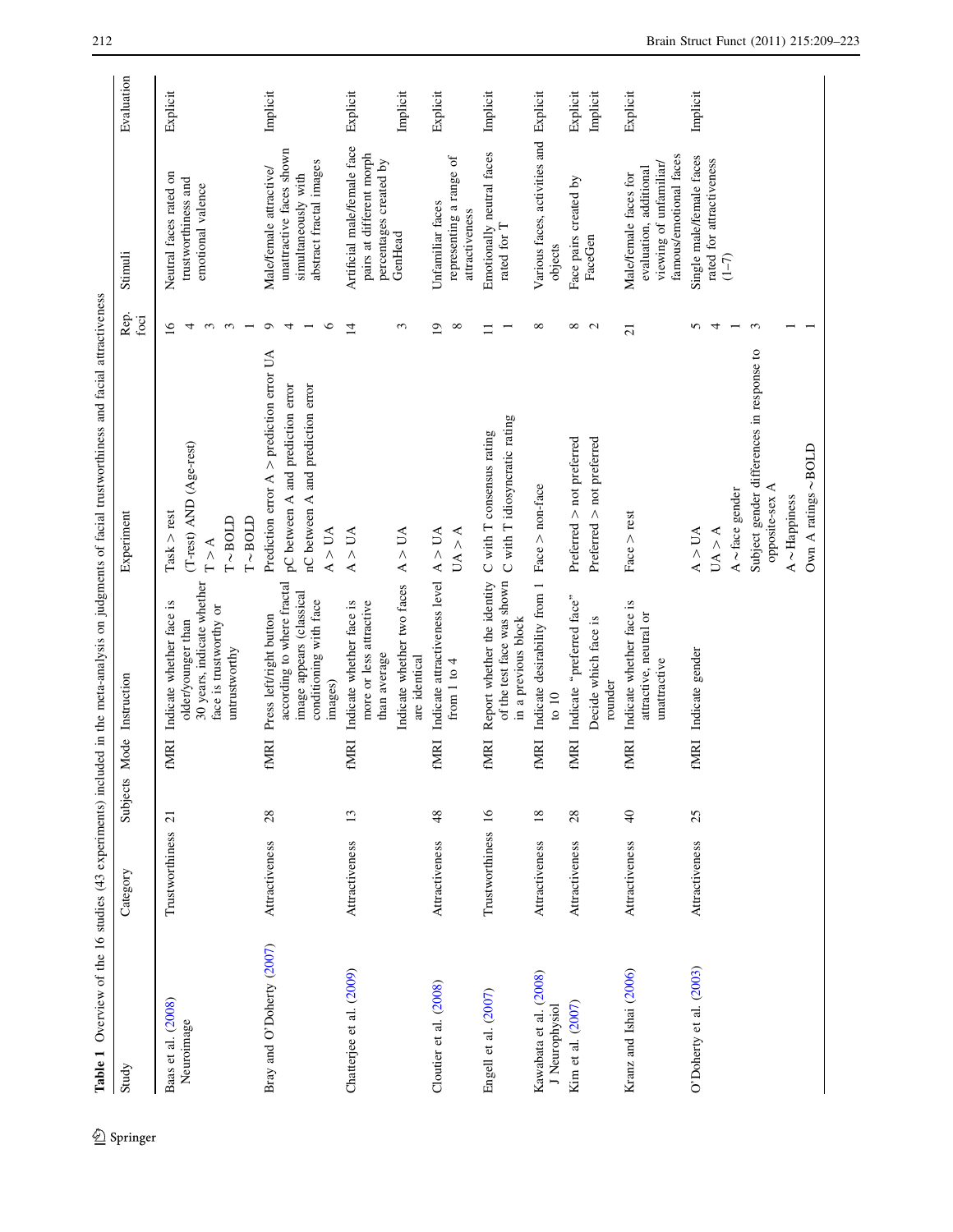| Table 1 continued                                                |                    |                 |             |                                                                                                                             |                                                                                                                                                                                    |                                                                 |                                                                                                                                                                               |                      |
|------------------------------------------------------------------|--------------------|-----------------|-------------|-----------------------------------------------------------------------------------------------------------------------------|------------------------------------------------------------------------------------------------------------------------------------------------------------------------------------|-----------------------------------------------------------------|-------------------------------------------------------------------------------------------------------------------------------------------------------------------------------|----------------------|
| Study                                                            | Category           | Subjects        |             | Mode Instruction                                                                                                            | Experiment                                                                                                                                                                         | Rep.<br>foci                                                    | Stimuli                                                                                                                                                                       | Evaluation           |
| Said et al. (2009)                                               | Trustworthiness    | $\mathfrak{L}$  | fMRI        | trustworthiness from 1 to<br>Rate faces on<br>4                                                                             | $T > UT$ (quadratic)<br>$T > UT$ (linear)<br>$UT > T$ (linear)                                                                                                                     | $\circ$<br>4<br>$\mathcal{L}$                                   | frequency) and HSF (high<br>spatial frequency) version<br>(low spatial frequency),<br>trustworthiness as LSF<br>Male/female composite<br>BSF (broad spatial<br>faces rated on | Explicit             |
| Todorov et al. (2008a)                                           | Trustworthiness 14 |                 | fMRI        | Report whether the identity<br>of the test face was as any<br>of the faces in previously<br>shown block                     | T > UT                                                                                                                                                                             | 5                                                               | untrustworthy faces<br>Trustworthy and                                                                                                                                        | Implicit             |
| Soc Cogn Affect Neurosci<br>Todorov and Engell (2008)            | Trustworthiness    | $\overline{15}$ | <b>fMRI</b> | Report whether the identity<br>of the test face was as any<br>of the faces in previously<br>shown block                     | Faces > rest                                                                                                                                                                       | ${}^{\circ}$                                                    | Standardized faces with<br>neutral expression                                                                                                                                 | Implicit             |
| Turk et al. (2004) Neuroimage                                    | Attractiveness     | 18              | fMRI        | Select same-sex face, select<br>face they would like to go<br>for a dinner date                                             | AND conjunction of the two above<br>Opposite-sex face > same-sex face<br>Same-sex face > opposite-sex face<br>Opposite-sex face $>$ viewing faces<br>Same-sex face > viewing faces | ${}^{\circ}$<br>$\sigma$<br>$\circ$<br>$\overline{r}$<br>$\sim$ | Same-sex and opposite-sex Explicit<br>faces                                                                                                                                   |                      |
| Verosky and Todorov (2009)<br>Neuroimage                         | Trustworthiness    | $\mathfrak{S}$  | fMRI        | Indicate whether face looks<br>more like some other<br>more like one-self or<br>person                                      | Self (quadratic) ~T                                                                                                                                                                |                                                                 | Artificial male/female (un-<br>morphed with participants<br>photo by FaceGen<br>trustworthy faces                                                                             | Implicit             |
| Winston et al. $(2002)$                                          | Trustworthiness 16 |                 | fMRI        | student, indicate whether<br>Indicate whether high<br>school or university<br>trustworthy or<br>untrustworthy               | $T \sim$ task (without effects from facial<br>Explicit $T >$ implicit $T$<br>Implicit $T >$ explicit $T$<br>emotion)<br>$\mathrm{UT} > \mathrm{T}$<br>T > UT                       | $\overline{1}$<br>$\mathbf{c}$<br>$\mathbf{C}$<br>$\sim$<br>Ξ   | ಡ<br>Neutral face images<br>different levels of<br>trustworthiness                                                                                                            | Explicit             |
| Winston et al. $(2007)$                                          | Attractiveness     | 28              | fMRI        | attractiveness from 1 to 3<br>as young, medium or old<br>in one task, indicate age<br>in a second task<br>Indicate level of | A > age<br>$A \sim$ task                                                                                                                                                           | $\overline{16}$<br>$\sim$                                       | Single male/female faces<br>rated for attractiveness<br>$(1 - 7)$                                                                                                             | Explicit<br>Implicit |
| A attractive faces find amonts of facial attractiveness. IIA una |                    |                 |             |                                                                                                                             | ttractive face (indoments of facial mattractiveness of trustworthy faces (indoments of facial trustworthiness ITT) intrustworthy faces                                             |                                                                 |                                                                                                                                                                               |                      |



 $\underline{\textcircled{\tiny 2}}$  Springer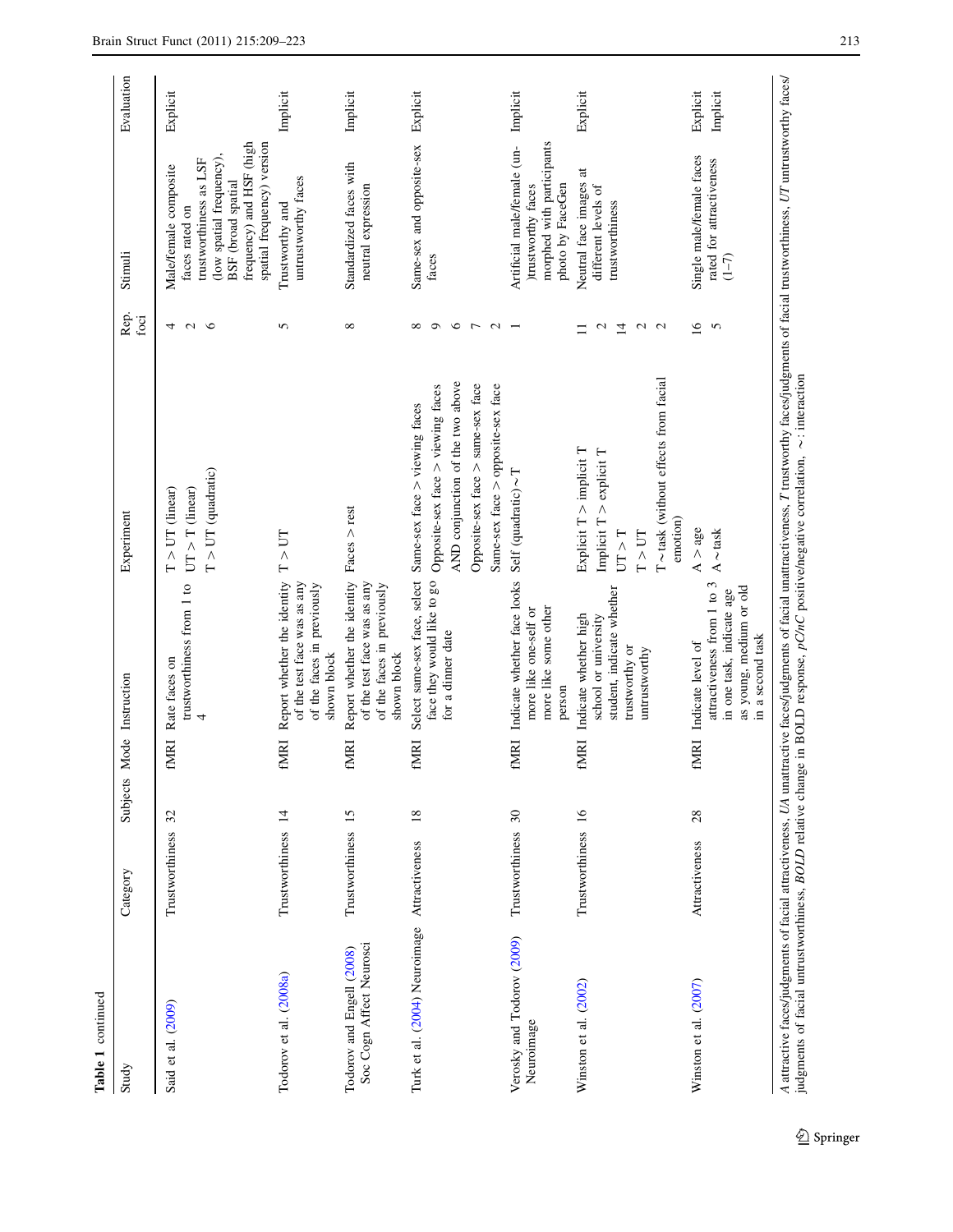based on empirical estimates of between-subject variability and gauging the between-subject variance by the number of examined subjects (Eickhoff et al. 2009). The betweentemplate variance was assessed in an empirical fashion based on nine common normalization approaches (Eickhoff et al. 2009) leading to an estimation of uncertainty attributable to differences in normalization algorithms between neuroimaging laboratories.

In a second step, the probabilities of all activation foci in a certain experiment were combined for each voxel, yielding a modeled activation map (MA map). Voxel-wise ALE scores resulted from the union across these MA maps that delineated the convergence across experiments at each particular location.

The third and last step distinguished between random and 'true' convergence by comparing the ensuing ALE scores against an empirical null distribution reflecting a random spatial association between the experiments' MA maps. The within-experiment distribution of foci, however, was regarded to be fixed (Eickhoff et al. 2009; Laird et al. 2009b). Thus, a random-effects inference was invoked, focusing on the above-chance convergence between different experiments (Eickhoff et al. 2009; Caspers et al. 2010; Kurth et al. 2010). The resulting ALE scores were tested against the earlier calculated 'true' ALE scores and cut-off at a cluster-level-corrected threshold of  $p < 0.05$ .

Additional conjunction and difference analyses were conducted to explore how different meta-analyses relate to each other. Conjunction analyses testing for convergence between different meta-analyses employed inference by the minimum statistic, i.e., computing intersection of the thresholded Z-maps (Caspers et al. 2010). Difference analyses calculated the difference between corresponding voxels' ALE scores for two sets of experiments. Then, the experiments contributing to either analysis were pooled and randomly divided into two analogous sets of experiments. Voxel-wise ALE scores for these two sets were calculated and subtracted from each other. Repeating this process 10,000 times yielded a null distribution of recorded differences in ALE scores between two sets of experiments. The 'true' difference in ALE scores was then tested against these differences obtained under the null distribution yielding voxel-wise  $p$  values for the difference. These resulting non-parametric  $p$  values were thresholded at  $p < 0.001$ .

For cluster level correction, the statistical image of uncorrected voxel-wise  $p$  values was first cut off by the cluster-forming threshold. Then, the size of the suprathreshold clusters was compared against a null distribution of cluster sizes derived from simulating 1,000 datasets with the same properties (number of foci, uncertainty, etc.) as the original experiments but random location of foci. The

p value associated with each cluster was then given by the proportion of clusters arising from randomly generated pseudo-experiments.

# Applying the ALE algorithm to selected studies

To examine the main effect of facial assessment, we determined brain areas with consistent activation across all studies on judgments of facial trustworthiness and facial attractiveness considered together. The judgmentspecific convergence of results from experiments on trustworthiness or attractiveness, respectively, was subsequently delineated by separate ALE analyses. We then carried out a conjunction analysis across the results for trustworthiness and attractiveness judgments to determine the intersecting neurobiological correlates of both facial judgments. Finally, to investigate significant differences in the consistent activity patterns of trustworthiness judgments and attractiveness judgments, we conducted a difference analysis with the separate analyses of both facial judgments. As evidence points to an efficient and automatic assessment of others' facial trustworthiness and facial attractiveness, we were also interested in characterizing brain activity in automatic implicit facial judgments as opposed to facial judgments by explicit demand. Accordingly, we conducted separate ALE analyses, conjunction analysis, and difference analyses on the same experiment pool divided into the Implicit and Explicit categories. For all results, the significance threshold was set at  $p<0.05$ , corrected for multiple comparisons at the cluster level.

Conducting a valid ALE meta-analysis critically depends on choosing the appropriate input. As to this study, for instance, one might object that any maximum revealed in a brain area related to face processing may just result from all input experiments employing facial stimuli. It should be noted, though, that the majority of the incorporated contrasts were derived from subtraction between a target conditions and a high-level control condition, which excluded a priori the basal activity of the neural faceprocessing circuitry (see Table 1 for details). Hence, converging activity should be specifically related to the assessment of facial trustworthiness and attractiveness rather than face processing per se.

The anatomical localizations were obtained using the SPM Anatomy Toolbox (Eickhoff et al. 2005a, 2007). By means of a maximum probability map (MPM), activations were assigned to the most likely cytoarchitectonic area. Those maps are based on earlier studies about cytoarchitecture, intersubject variability as well as quantitatively defined borders of the areas. The cytoarchitectonic map of the amygdala (Amunts et al.  $2005$ ) is the most important one for the current analysis.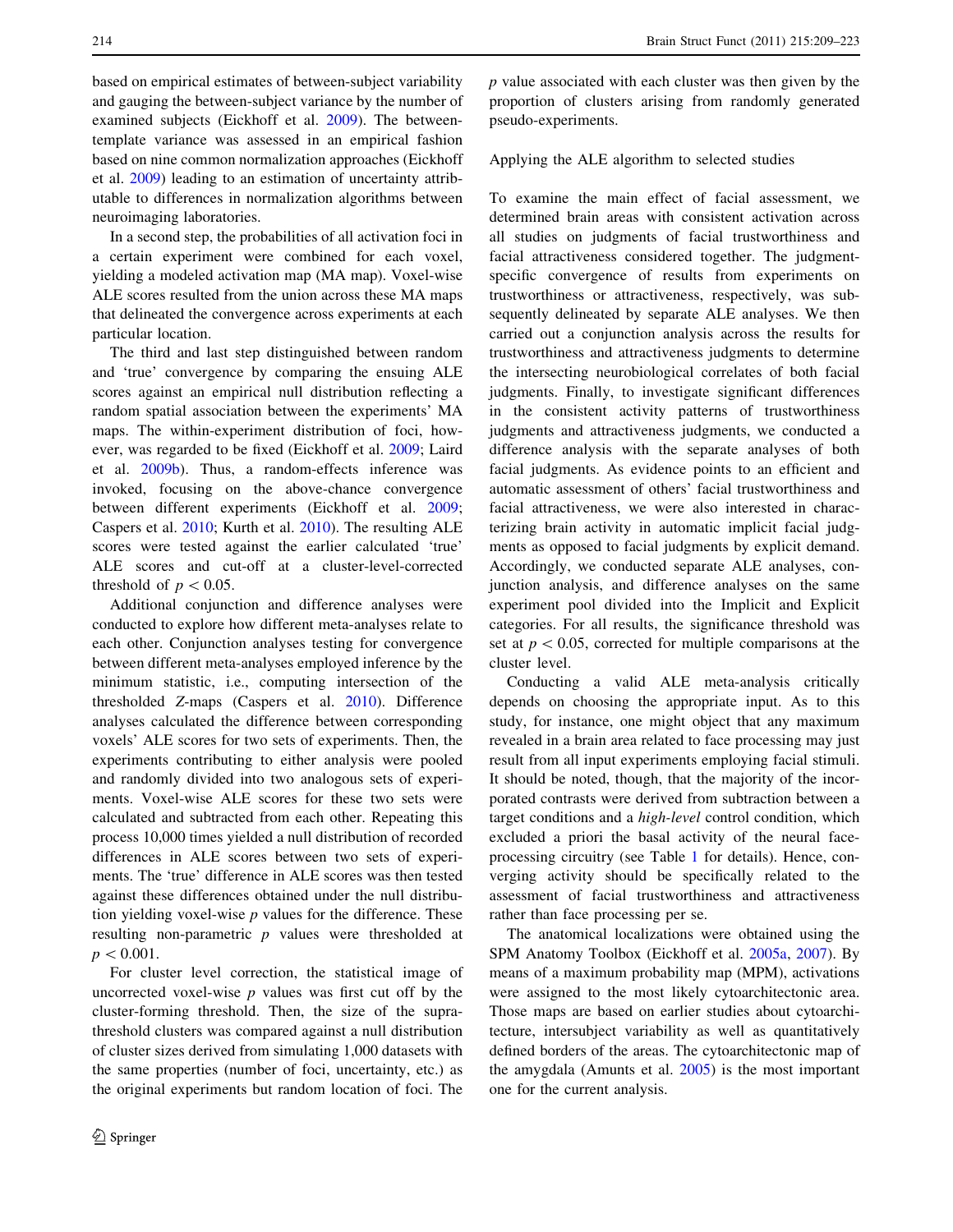#### **Results**

ALE analyses on facial judgments of trustworthiness and attractiveness

Brain activity converging across both trustworthiness and attractiveness judgments was found (cf. Fig. 1a; Table 2) in the bilateral amygdala and right NA. Judgments of facial trustworthiness consistently evoked activation in the right and left AM, as well as left pSTS (Fig. 1b; Table 2). For judgments of attractiveness, the analysis revealed converging activation across studies in the right AM, right OFC, as well as left and right IFG (Fig. 1c; Table 2). The conjunction analysis across judgments of trustworthiness and attractiveness revealed an overlap of activity in the right AM (Fig. 1d; Table 2).

Convergence in the NA was significant for the pooled experiments of the trustworthiness and attractiveness group, but not in either group. This indicates that only the combined foci of both judgments sufficed to survive statistical correction. Hence, this maximum was due to a roughly balanced contribution of foci from both experiment groups.

Contrasting the likelihood of activations in experiments assessing judgments of trustworthiness and attractiveness, respectively, yielded no significant regional effects (Table 2). That is, there was no region that was significantly more strongly associated with the trustworthiness, respectively, attractiveness task in the current set of studies.

ALE analyses on implicit and explicit facial judgments

Please note that the number of considered studies did not allow us to investigate the implicit and explicit categories in the individual pools of trustworthiness and attractiveness experiments. Implicit facial judgments, orthogonal to the trustworthiness and attractiveness categories, consistently evoked activation in the right and left AM, as well as right and left inferior frontal gyrus (IFG) (Table 3). Experiments pertaining to explicit facial judgments converged likewise in the right and left AM (Table 3). The conjunction analysis across implicit and explicit facial judgments revealed an overlap of activity in the left AM (Table 3). Contrasting the likelihood of activations in experiments concerning implicit or explicit facial judgments, respectively, showed two maxima in the right AM in the Implicit  $\geq$  Explicit contrast (Table 3). However, no significant regional effect was found in the Explicit  $\ge$  Implicit contrast.

#### Probabilistic anatomical labeling

In all meta-analyses, we observed one consistent maximum in the amygdala. The maxima of activation from analyses of the Trustworthiness and Attractiveness categories was consistently assigned to the cytoarchitectonically defined (Amunts et al. 2005) superficial nuclei group (SF) of the amygdala (Fig. 2) using the SPM Anatomy Toolbox (Eickhoff et al. 2005a). Only the main effect of facial assessment and the meta-analysis on the attractiveness experiments showed an additional maximum that was

Fig. 1 Significant metaanalysis results displayed on the frontal, left and bottom surface view of the MNI single subject template for a the main effect of facial assessment, b facial judgments of trustworthiness, c facial judgments of attractiveness, and d conjunction analysis of both facial judgments

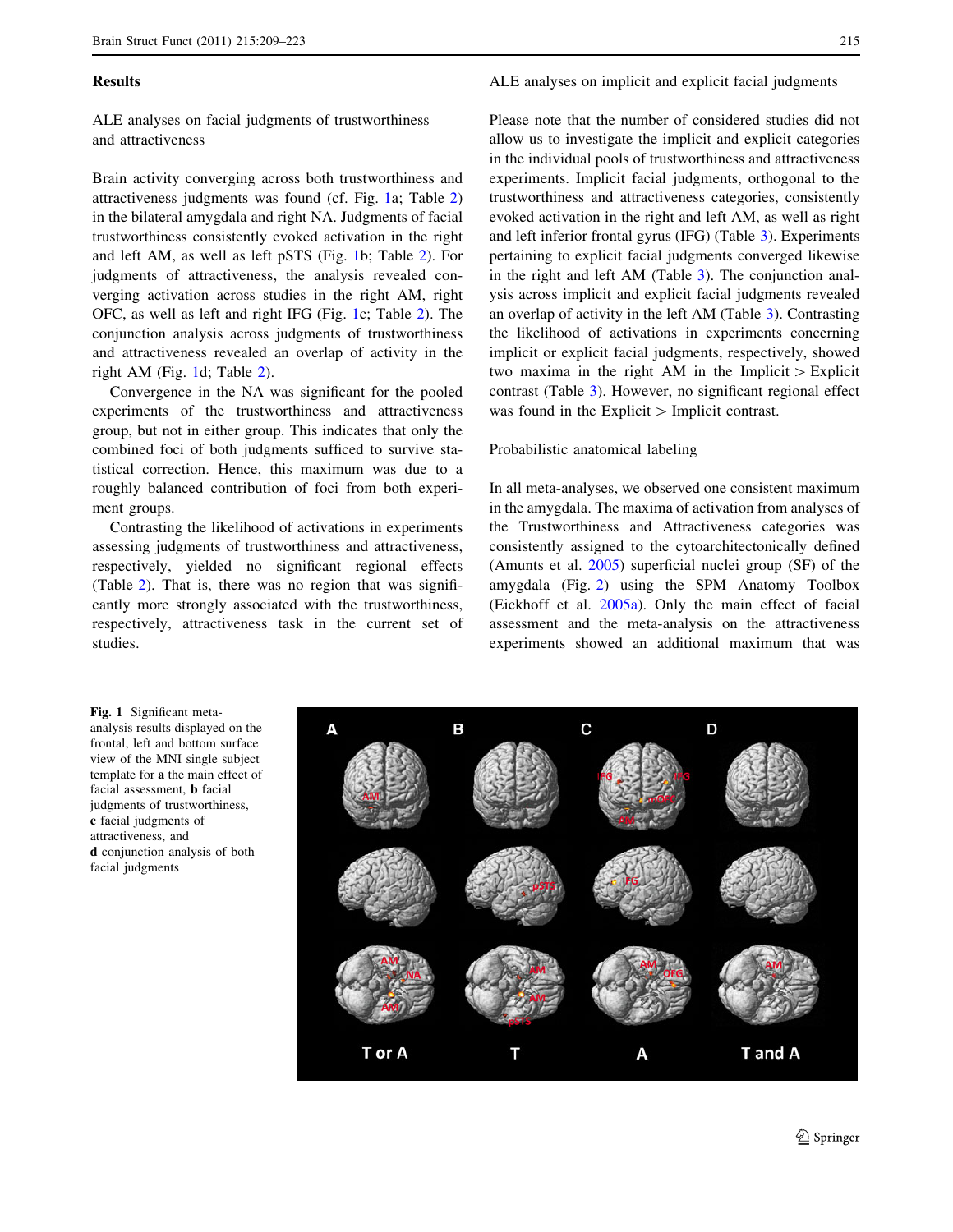| <b>Table 2</b> Peaks of activations<br>for the main effect of facial | Macroanatomical location             | Cytoarchitectonic location |                  | MNI coordinates |               |  |
|----------------------------------------------------------------------|--------------------------------------|----------------------------|------------------|-----------------|---------------|--|
| assessment, analyses on the<br>"Trustworthiness" and                 |                                      |                            | $\boldsymbol{x}$ | $\mathcal{Y}$   | $\mathcal{Z}$ |  |
| "Attractiveness" categories, as                                      | Trustworthiness OR Attractiveness    |                            |                  |                 |               |  |
| well as conjunction and                                              | R amygdala                           | Amygdala (LB, 60%)         | 26               | $\mathbf{0}$    | $-22$         |  |
| difference analyses between<br>these two categories                  | R amygdala                           | Amygdala (SF, 50%)         | 18               | $-8$            | $-14$         |  |
|                                                                      | L amygdala                           | Amygdala (SF, 100%)        | $-18$            | $-6$            | $-18$         |  |
|                                                                      | R nucleus accumbens                  |                            | 10               | 16              | $-2$          |  |
|                                                                      | Trustworthiness                      |                            |                  |                 |               |  |
|                                                                      | R amygdala                           | Amygdala (SF, 50%)         | 18               | $-8$            | $-12$         |  |
|                                                                      | L amygdala                           | Amygdala (SF, $100\%$ )    | $-18$            | $-6$            | $-18$         |  |
|                                                                      | L posterior superior temporal sulcus |                            | $-54$            | $-34$           | $-4$          |  |
|                                                                      | Attractiveness                       |                            |                  |                 |               |  |
|                                                                      | R amygdala                           | Amygdala (LB, $60\%$ )     | 26               | $\mathbf{0}$    | $-22$         |  |
|                                                                      | R amygdala                           | Amygdala (SF, 80%)         | 20               | $-6$            | $-16$         |  |
|                                                                      | R medial orbitofrontal cortex        |                            | 2                | 42              | $-14$         |  |
|                                                                      | R inferior frontal gyrus             |                            | 38               | 28              | 18            |  |
|                                                                      | L inferior frontal gyrus             |                            | $-38$            | 42              | $-14$         |  |
|                                                                      | Trustworthiness AND Attractiveness   |                            |                  |                 |               |  |
|                                                                      | R amygdala                           | Amygdala (SF, 60%)         | 18               | $-6$            | $-14$         |  |
| All peaks are assigned to the<br>most probable brain areas as        | Attractiveness–Trustworthiness       |                            |                  |                 |               |  |
| revealed by the SPM Anatomy                                          |                                      |                            |                  |                 |               |  |
| Toolbox (Eickhoff et al. 2005b,                                      | Trustworthiness-Attractiveness       |                            |                  |                 |               |  |
| 2007; Amunts et al. 2005; Geyer<br>2004)                             |                                      |                            |                  |                 |               |  |

Table 3 Peaks of activations for the analyses on the "Implicit" and "Explicit" categories, as well as conjunction and difference analyses between these two categories

| Macroanatomical<br>location  | Cytoarchitectonic<br>location |               | <b>MNI</b><br>coordinates |                  |  |  |
|------------------------------|-------------------------------|---------------|---------------------------|------------------|--|--|
|                              |                               | $\mathcal{X}$ | $\mathcal{V}$             | $\mathcal{Z}$    |  |  |
| Implicit                     |                               |               |                           |                  |  |  |
| R amygdala                   | Amygdala (LB, $60\%$ )        |               |                           | $26 \t 0 -22$    |  |  |
| L amygdala                   | Amygdala (SF, $100\%$ )       |               |                           | $-18$ $-4$ $-18$ |  |  |
| R inferior frontal gyrus $-$ |                               |               | 38 28                     | 18               |  |  |
| L inferior frontal gyrus $-$ |                               |               |                           | $-38$ 34 16      |  |  |
| Explicit                     |                               |               |                           |                  |  |  |
| R amygdala                   | Amygdala (SF, $50\%$ )        |               |                           | $18 - 8 - 14$    |  |  |
| L amygdala                   | Amygdala (SF, 80%)            |               |                           | $-16 - 8 -16$    |  |  |
| Implicit and Explicit        |                               |               |                           |                  |  |  |
| L amygdala                   | Amygdala (SF, 90%)            |               |                           | $-16 -6 -18$     |  |  |
| Implicit-Explicit            |                               |               |                           |                  |  |  |
| R amygdala                   | Amygdala (LB, 50%)            |               |                           | $28 \t2 - 26$    |  |  |
| R amygdala                   | Amygdala (LB, 50%)            |               |                           | $24 -2 -20$      |  |  |
| Explicit-Implicit            |                               |               |                           |                  |  |  |
|                              |                               |               |                           |                  |  |  |

All peaks are assigned to the most probable brain areas as revealed by the SPM Anatomy Toolbox (Eickhoff et al. 2005b, 2007; Amunts et al. 2005; Amunts et al. 1999)



Fig. 2 One coronal sections through the T1-weighted MNI single subject template at  $y = -6$  in anatomical MNI space. Using the SPM Anatomy toolbox, the resulting maxima in the amygdala have been mapped onto the superficial nuclei group across all analyses of the Trustworthiness and Attractiveness categories

assigned to the laterobasal nuclei group (LB) of the amygdala (Table 2). The maxima in the analyses of the Implicit and Explicit categories were also assigned to nuclei of the amygdala: LB and SF were identified as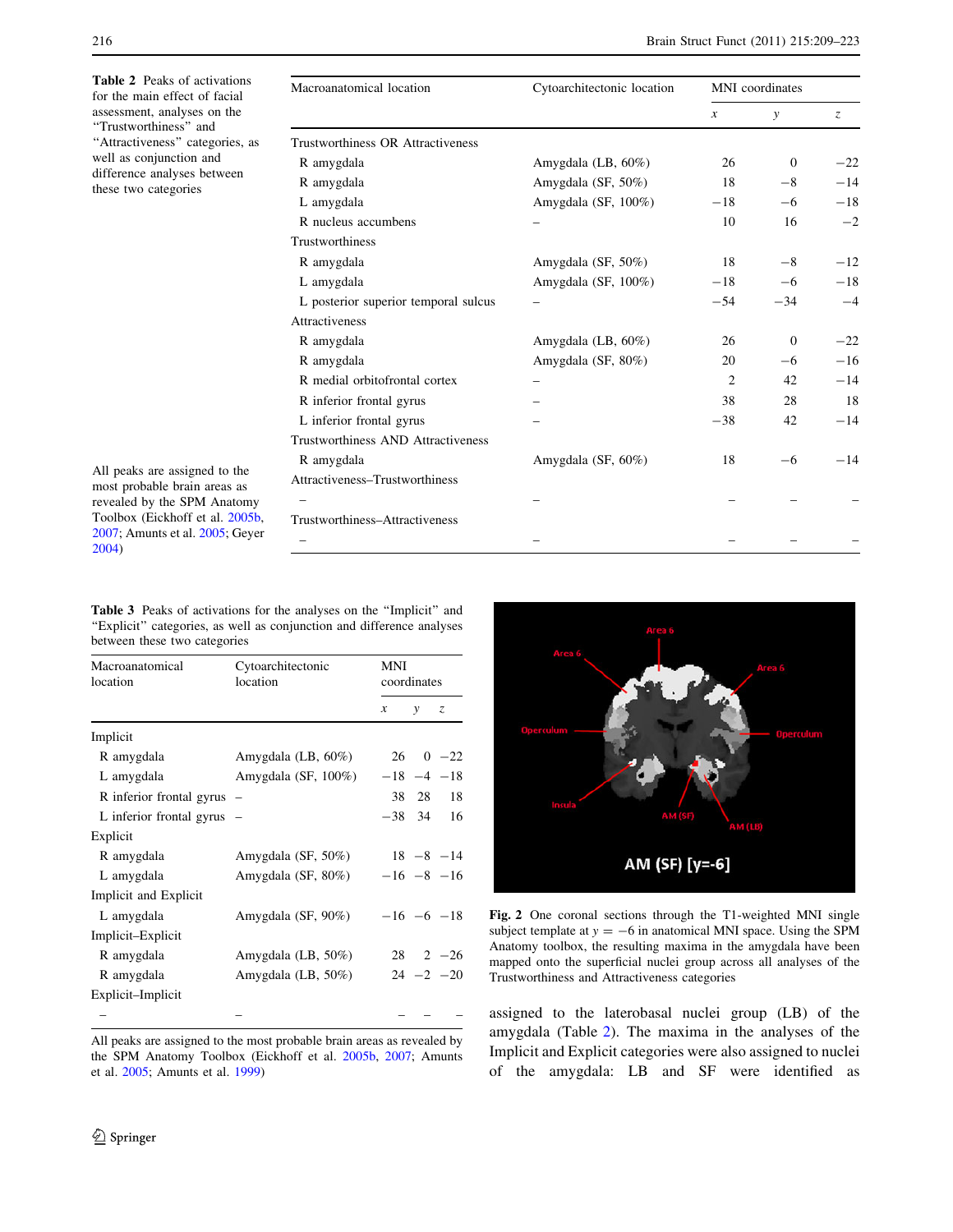cytoarchitectonic loci in the separate analysis of the Implicit category, SF in the separate analysis of the Explicit category, SF in the conjunction analysis of the Implicit and Explicit categories, and LB in the Implicit  $\geq$  Explicit contrast.

Moreover, foci in the amygdala have been assigned probabilities between 50 and 100%, which increases the confidence of convergence in this region in the corresponding meta-analyses.

#### **Discussion**

Coordinate-based meta-analysis of functional neuroimaging data has recently emerged as a novel tool to condense the wealth of published neuroimaging experiments (for review, see Wager et al. 2007). Using the ALE metaanalysis approach on experiments related to judgments of facial trustworthiness and facial attractiveness, we consistently observed a convergence of reported activation foci in the amygdala across all analyses. This corroborates the hypothesis that these two socially and evolutionarily important judgments based on facial aspects may be subserved by a common neural substrate. To the best of our knowledge, this is the first neuroimaging-based integration of trustworthiness and attractiveness evaluations and also the first summary of the emerging literature in the field of social judgments. We provide evidence that the behavioral correlation of both judgments is related to common neural correlates.

# Judgments of facial trustworthiness

Our meta-analysis of experiments on judgments of facial trustworthiness yielded overlapping activation in the pSTS and AM. Activity in the pSTS is well in line with the putative role of this region in mentalizing about other's likely intentions (Fletcher et al. 1995; Gallagher et al. 2000; Brothers 1990), a key factor governing approach decisions. On the other hand, the pSTS is also believed to specifically process unstable facial features, such as emotion (Allison et al. 2000). In the AM, facial features are apparently appraised with larger AM activation being evoked the more extreme (in either direction) a face is ranked on the trustworthiness scale, i.e., the higher this trait's saliency (Said et al. 2009; Todorov et al. 2008a). Yet, untrustworthy faces elicit slightly stronger BOLD responses in the AM than equally trustworthy ones (Adolphs 2002; Winston et al. 2002; Pinkham et al. 2008b). Further, Singer (2004) and Rilling (2002) reported enhanced activation of the AM and reward circuitry during exchange with individuals previously experienced as fair versus unfair. The authors concluded that the social saliency of fair cooperators promotes

mutual cooperation in human societies by inherent reward. This interpretation is consistent with our results, because the main effect of facial assessment included activation in the NA, an important node of the reward circuitry. Thus, the behavioral consequence of perceiving trustworthy versus untrustworthy faces appears to be influenced by the NA. Taken together, we demonstrate that the pSTS, AM, and NA seem to provide a core network for guiding behavior in trust and cooperation.

#### Judgments of facial attractiveness

The analysis of fMRI experiments on attractiveness judgments revealed converging activity in the medial orbitofrontal cortex (OFC), IFG, and AM. Facial beauty might be appraised in the OFC area according to reward value. IFG activation was implicated in semantic aspects of face processing (Chatterjee et al. 2009; Ishai et al. 2000, 2002; Leveroni et al. 2000). Paralleling facial trustworthiness evaluation, the AM strongly reacts not only to very attractive faces but also to very unattractive ones (Winston et al. 2007). Taken together, the AM generally responds to both trustworthiness and attractiveness evaluation processes leading to a convergence in this region.

The implication of the NA in attractiveness judgments was strengthened by the main effect of facial assessment. Neuroimaging research ascribes complex reward functions to the NA, such as the evaluation of reward expectancy in social, monetary, or drug rewards (Schultz et al. 1997; Rademacher et al. 2010; Kampe et al. 2001). However, a NA response to socially rewarding attractive faces was found only in some (Cloutier et al. 2008; Aharon et al. 2001; Kampe et al. 2001; Bray and O'Doherty 2007; Kim et al. 2007) but not all (O'Doherty et al. 2003; Winston et al. 2007; Chatterjee et al. 2009; Kranz and Ishai 2006) studies. Taking a broader perspective, overlapping activation in the NA in trustworthiness and attractiveness judgments, found in the main effect of facial assessment, suggests a general role of the reward circuitry in social judgments.

# The amygdala in social judgments

The AM, OFC, and temporal poles have early been theorized to comprise the neural network for social information processing (Brothers 1990). The AM expanded significantly in size during primate evolution (Ohman  $2009$ ; Barton and Aggleton 2000), and consequently has a more complex anatomical structure than, e.g., the rodent AM (Barton and Aggleton 2000; Crosby and Humphrey 1944; Stephan et al. 1987; Amaral 2002). This evolvement has been conjectured to be closely related to the primate's complex social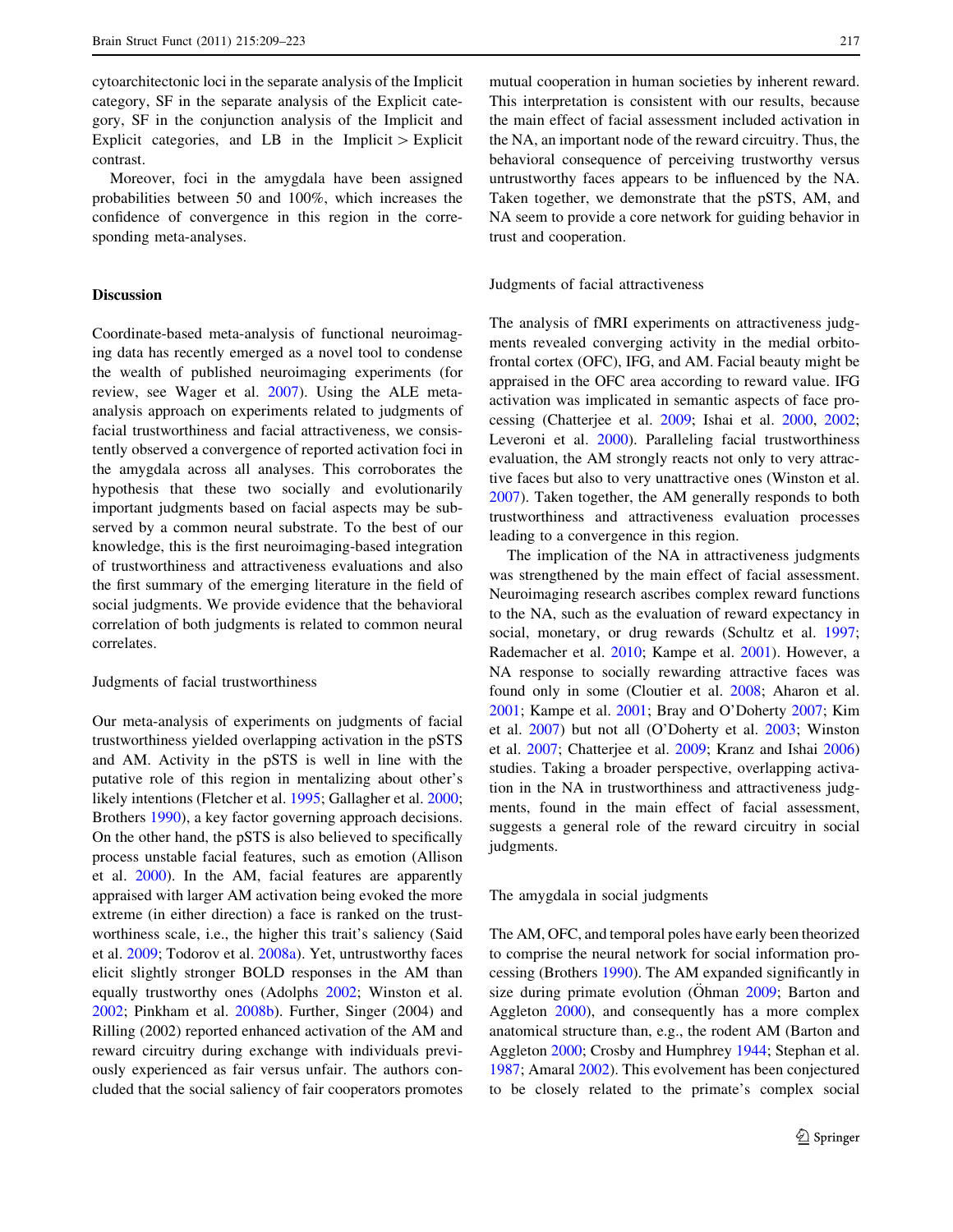environment (Amaral 2002). Needless to say, ALE metaanalysis cannot directly test AM's specialization for information with evolutionary salience. However, we would like to stress that the demonstrated convergence of two complex social judgments in the AM resonates very well with the AM's ensuing critical importance in social decisions making, earlier accounts on amygdalar enlargement and the evolution in the non-human primate societies. Nevertheless, research on the AM has been strongly driven by the importance of this structure for emotion processing; especially, emotionally negative stimuli such as fearful and threatening faces (Adolphs 1999; Morris et al. 1996; Phan et al. 2002; LeDoux 2000; Gallese et al. 2004). In contrast, the involvement of the AM in processing positive and appetitive sensory information, such as trustworthy and attractive faces, has been explored more slowly (Amaral 2002; Bonda et al. 1996; Schneider et al. 1997).

Although we here concentrate on facial cues given that most of the included studies used visual stimulation, amygdalar responses are known to extend to non-visual input modalities. Among others, this includes tastes (O'Doherty et al. 2001), odorants (Wicker et al. 2003), hearing one's own name while asleep (Portas et al. 2000), laughing and crying sounds (Sander and Scheich 2001), as well as changing sound intensity (Bach et al. 2008). This is in line with the AM being involved in relevance detection regardless of the type of sensory input. Echoing its reaction to attractive and unattractive faces, the AM also responds to both pleasant and unpleasant music (Koelsch 2005; Ball et al. 2007). It thus seems that the AM detects the socioemotional value (''beauty'') of sensory stimuli across visual and auditory input modalities.

The AM's laterobasal nuclei group (LB) is probably a gatekeeper for visual, auditory, gustatory, and somatosensory information (Solano-Castiella et al. 2010). The AM's superficial nuclei group (SF), however, was argued to be closely related to processing social communication (Goossens et al. 2009). This is supported by the SF's involvement in olfaction-based intraspecies communication in lower non-primate animals (Moreno and Gonzalez 2007). Concurrent with the LB's role as input channel, we found this nuclei group to be more active in bottom-updriven, i.e. implicit, fMRI experiments. That is, LB activation was observed in the meta-analysis on implicit but not on explicit experiments. Additionally, the difference analysis between these two approaches suggests that the LB is more implicated in implicit experiments. Moreover, the specific overlap between trustworthiness and attractiveness judgments in the SF further attests to the importance of this part of the AM in deciphering social signals.

The low number of studies focusing on the processing of positive and social stimuli in the AM might be explained by the less obvious long-term outcome of some social decisions (Williams 2006). That is, positive trustworthiness evaluation encourages direct investment in cooperative social exchange, although this might amortize only years later. In a similar vein, the adaptive attractiveness evaluation appears to eventually aim at stable partnerships in which the work load of maintaining the family will be distributed fairly due to the partners' genetic fitness. On the other hand, negatively valenced traits, untrustworthiness and unattractiveness, cause a more tangible direct avoidance response without long-term outcomes. We, therefore, extend earlier accounts on AM function by emphasizing that the AM might also mediate approach behavior that tends to only pay off in the long run.

#### A speculative evolutionary perspective

Disentangling 'emotional' and 'social' influences on the human brain and behavior might be so difficult because these concepts might poorly reflect reality as they overlap in the goal of obtaining a better grasp of our environment in order to increase pleasure, reduce pain, survive, and reproduce (Williams 2006). The AM may potentially be specialized to identify cues relevant to the human race for obtaining this goal. This would explain why so many ostensibly heterogeneous functions such as reward evaluation (Baxter and Murray 2002), conditioning (LaBar et al. 1998), emotion (Phillips et al. 2003), and attention (Whalen 1998) all intersect in this brain area. Consistently, the AM's widespread anatomical connections predispose for these heterogeneous and interwoven functions (LeDoux 2000; Pessoa 2008).

Sander et al. (2003) thus advocated a broader view of the AM as a general significance detector. Ousdal et al. (2008) recently proposed that the AM might privilege sensory information that requires a behavioral response, in addition to sensory information with general selfrelevance. In this context, it is not surprising that a large part of the AM's detector role is devoted to social stimuli (Goossens et al. 2009), since accumulating evidence suggests social interaction as the prime selection pressure in primate evolution (Dunbar and Shultz 2007a). In line with such a paramount role of the AM in complex social behavior, our results confirm an important role of the AM in the appraisal of facial (un-)trustworthiness, a basis for whether or not to engage in cooperation, and of facial (un-) attractiveness, a basis for more stable pair bonds.

Given the AM's rich anatomical connections and its apparent functional omnipresence in the modulation of social behavior (Adolphs 2010), one could infer that it facilitates those social behaviors that are most appropriate. This interpretation would be in keeping with several other findings. For instance, ratings on facial attractiveness are consistent across cultures (Cunningham et al. 1995), and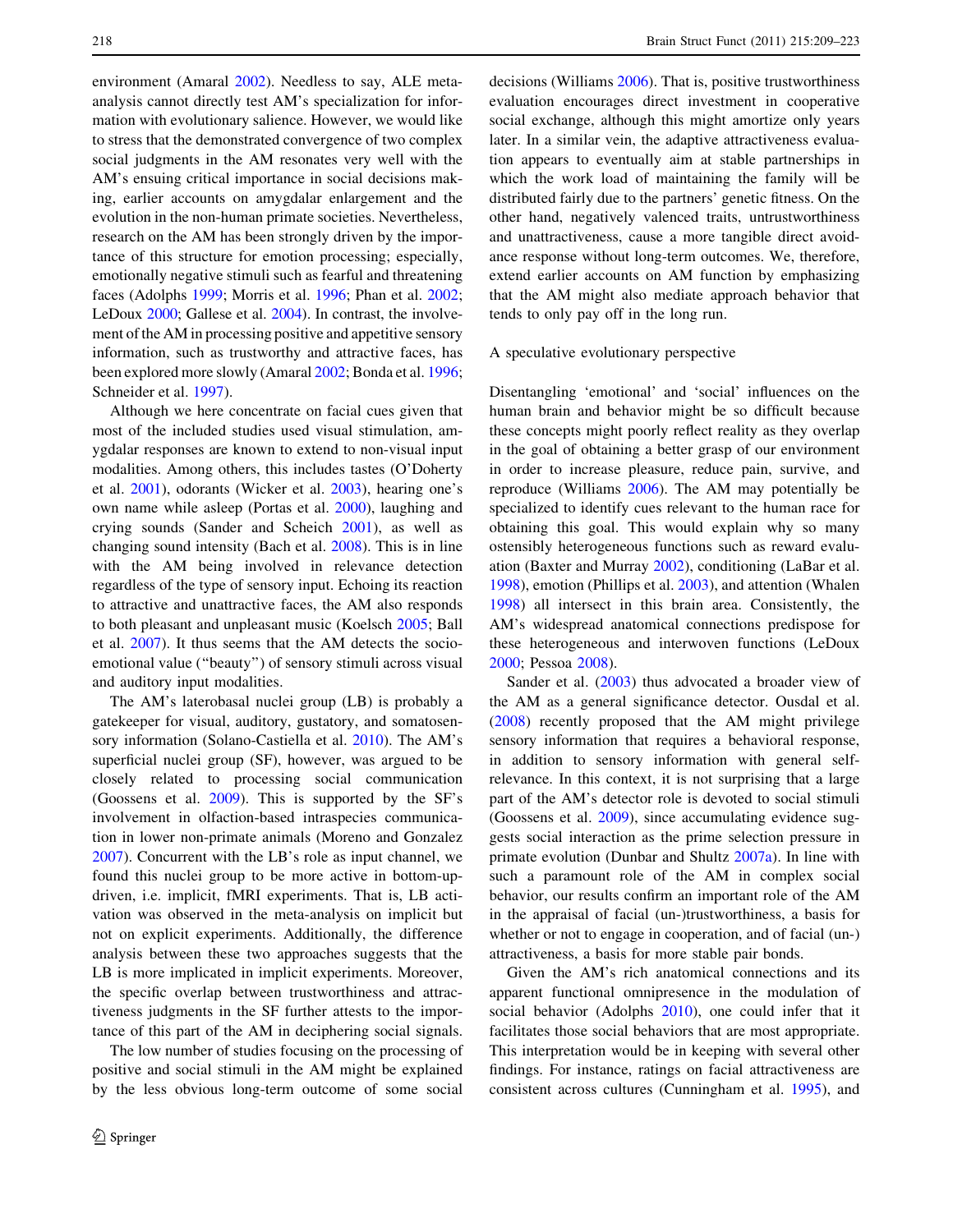mean post hoc ratings on facial trustworthiness across an entire group predict neural activation in the AM more accurately than individual ratings (Engell et al. 2007). These findings together with the demonstrated converging activation across both facial judgments point to an adaptation formed by the advantage in natural selection gained from judicious social behavior. This would even hold true if the AM responded solely to the valence in very (un-)trustworthy or (un-)attractive faces. Yet, the valence hypothesis has been repeatedly challenged as a global description of AM function (Ousdal et al. 2008; Cunningham et al. 2004; Herry et al. 2007; Bach et al. 2008; Schiller et al. 2009; Sergerie et al. 2008). For instance, the AM has been shown to respond to rising but hardly to falling sound intensities (Bach et al. 2008), questioning the notion that amygdalar activity is generally triggered by events ''off normalcy''.

# Methodological considerations

Several limitations of our results should be addressed. Importantly, the amount of studies included in our metaanalysis was limited, due to the rather recent development of research on the neurobiology of social judgments on faces. The majority of included studies were published since 2007 (see Table 1 for details). Nevertheless, all results reported here were statistically significant and survived correction for multiple comparisons at the cluster level.

Meta-analyses, however, are necessarily based on the available literature and may hence be affected by the potential publication-bias disfavoring null results (Rosenthal 1979). Furthermore, all neuroimaging studies and consequently meta-analyses thereof may be influenced by intersubject variability, e.g., personality traits (Simon et al. 2010), gender or genotype (Hariri and Holmes 2006). Randomization of these factors in sufficiently large samples is rare in neuroimaging research due to logistical challenges.

Since the ALE meta-analysis approach is based on the reported peak activations, a large part of spatial information necessarily needs to be discarded. Image-based metaanalysis overcomes this issue but the required full statistic image data of all eligible experiments are seldom available (Schilbach et al. 2008). Moreover, results of this method are in good agreement with coordinate-based meta-analysis approaches (Salimi-Khorshidi et al. 2009). This suggests that coordinate-based meta-analysis algorithms such as ALE are currently the most comprehensive approach for summarizing neuroimaging findings in a particular field.

# Conclusion

Convergent findings across fMRI experiments on judgments of facial trustworthiness and facial attractiveness were analyzed using ALE meta-analysis. We observed a maximum of convergence in the AM across all analyses. We thus demonstrated, probably for the first time, that the known psychological commonalities of both judgments are backed up by a conjointly engaged neurobiological substrate, namely the right amygdala. These results also support the contemporary paradigm shift in the AM literature extending the conceptualized role of this region from detecting and evaluating negative to positive stimuli, from emotional to social stimuli and from specific to behaviorally relevant stimuli. We then went on to argue for the plausibility of this concept of AM function from an evolutionary perspective. Although the AM is traditionally viewed as a modulator of behavior in short-term fight-orflight-like settings, we tentatively extent this account by suggesting an amygdalar influence on rather long-term social behavioral tendencies, such as social exchange and mate choice.

Acknowledgments This study was supported by the German Research Council (DFG, IRTG 1328, KZ, SBE, DB), the Human Brain Project (R01-MH074457-01A1), and the Helmholtz Initiative on Systems-Biology ''The Human Brain Model'' (KZ, SBE).

Conflict of interest The authors declare no conflict of interest.

#### References

- Adolphs R (1999) Social cognition and the human brain. Trends Cogn Sci 3(12):469–479
- Adolphs R (2002) Trust in the brain. Nat Neurosci 5(3):192–193
- Adolphs R (2010) What does the amygdala contribute to social cognition? Ann N Y Acad Sci 1191(1):42–61. doi:10.1111/ j.1749-6632.2010.05445.x
- Adolphs R, Tranel D, Damasio AR (1998) The human amygdala in social judgment. Nature 393(6684):470–474. doi:10.1038/30982
- Aggleton JP, Passingham RE (1981) Syndrome produced by lesions of the amygdala in monkeys (Macaca mulatta). J Comp Physiol Psychol 95(6):961–977
- Aharon I, Etcoff N, Ariely D, Chabris CF, O'Connor E, Breiter HC (2001) Beautiful faces have variable reward value: fMRI and behavioral evidence. Neuron 32(3):537–551. doi:10.1016/ S0896-6273(01)00491-3
- Allison T, Puce A, McCarthy G (2000) Social perception from visual cues: role of the STS region. Trends Cogn Sci 4 (7). doi: 10.1016/S1364-6613(00)01501-1
- Amaral DG (2002) The primate amygdala and the neurobiology of social behavior: implications for understanding social anxiety. Biol Psychiatry 51(1):11–17
- Amaral DG (2003) The amygdala, social behavior, and danger detection. Ann N Y Acad Sci 1000:337–347. doi:10.1196/ annals.1280.015
- Amunts K, Schleicher A, Burgel U, Mohlberg H, Uylings HB, Zilles K (1999) Broca's region revisited: cytoarchitecture and intersubject variability. J Comp Neurol 412(2):319–341
- Amunts K, Kedo O, Kindler M, Pieperhoff P, Mohlberg H, Shah NJ, Habel U, Schneider F, Zilles K (2005) Cytoarchitectonic mapping of the human amygdala, hippocampal region and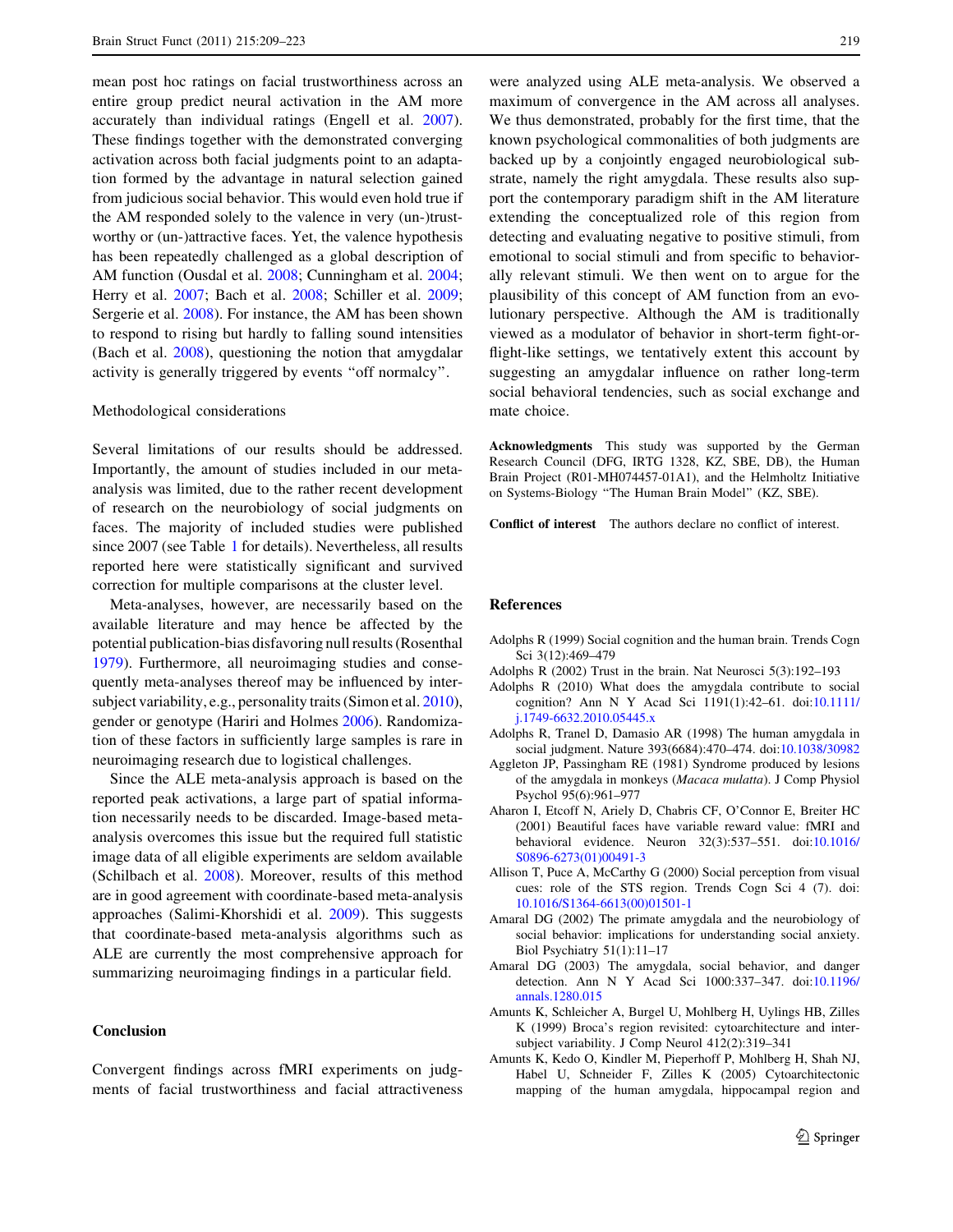entorhinal cortex: intersubject variability and probability maps. Anat Embryol (Berl) 210(5–6):343–352. doi:10.1007/s00429- 005-0025-5

- Baas D, Aleman A, Vink M, Ramsey NF, de Haan EH, Kahn RS (2008) Evidence of altered cortical and amygdala activation during social decision-making in schizophrenia. Neuroimage 40(2):719–727
- Bach DR, Schachinger H, Neuhoff JG, Esposito F, Di Salle F, Lehmann C, Herdener M, Scheffler K, Seifritz E (2008) Rising sound intensity: an intrinsic warning cue activating the amygdala. Cereb Cortex 18(1):145–150. doi:10.1093/cercor/bhm040
- Ball T, Rahm B, Eickhoff SB, Schulze-Bonhage A, Speck O, Mutschler I (2007) Response properties of human amygdala subregions: evidence based on functional MRI combined with probabilistic anatomical maps. PLoS One 2(3):e307. doi: 10.1371/journal.pone.0000307
- Bar M, Neta M, Linz H (2006) Very first impressions. Emotion 6(2):269–278. doi:10.1037/1528-3542.6.2.269
- Barton RA, Aggleton JP (2000) Primate evolution and the amygdala. In: Aggleton JP (ed) The amygdala: a functional analysis. Oxford University Press, New York
- Baxter MG, Murray EA (2002) The amygdala and reward. Nat Rev Neurosci 3(7):563–573. doi:10.1038/nrn875
- Bonda E, Petrides M, Ostry D, Evans A (1996) Specific involvement of human parietal systems and the amygdala in the perception of biological motion. J Neurosci 16(11):3737–3744. doi:10.1523/ JNEUROSCI.4915-05.2006
- Bray S, O'Doherty J (2007) Neural coding of reward-prediction error signals during classical conditioning with attractive faces. J Neurophysiol 97(4):3036–3045. doi:10.1152/jn.01211.2006
- Brothers L (1990) The social brain: a project for integrating primate behavior and neurophysiology in a new domain. Concepts Neurosci 1:27–51
- Byrne RW, Whiten A (eds) (1988) Machiavellian intelligence: social expertise and the evolution of intellect in monkeys, apes, and humans. Oxford University Press, Oxford
- Cardinal RN, Parkinson JA, Hall J, Everitt BJ (2002) Emotion and motivation: the role of the amygdala, ventral striatum, and prefrontal cortex. Neurosci Biobehav Rev 26(3):321–352
- Caspers S, Zilles K, Laird AR, Eickhoff SB (2010) ALE meta-analysis of action observation and imitation in the human brain. Neuroimage 50(3):1148–1167. doi:10.1016/j.neuroimage.2009.12.112
- Chatterjee A, Thomas A, Smith SE, Aguirre GK (2009) The neural response to facial attractiveness. Neuropsychology 23(2):135–143. doi:10.1037/a0014430
- Chen M, Bargh JA (1999) Consequences of automatic evaluation: immediate behavioral predispositions to approach or avoid the stimulus. Pers Soc Psychol B 25(2):215–224. doi:10.1177/ 0146167299025002007
- Cloutier J, Heatherton TF, Whalen PJ, Kelley WM (2008) Are attractive people rewarding? Sex differences in the neural substrates of facial attractiveness. J Cogn Neurosci 20(6): 941–951. doi:10.1162/jocn.2008.20062
- Cosmides L, Tooby J (eds) (1992) Cognitive adaptations for social exchange. The adapted mind: evolutionary psychology and the generation of culture. Oxford University Press, London
- Cosmides L, Tooby J (2000) The cognitive neuroscience of social reasoning. In: Gazzaniga MS (ed) The new cognitive neuroscience. MIT Press, Cambridge, pp 1259–1276
- Crosby EC, Humphrey T (1944) Studies of the vertebrate telencephalon. III. The amygdaloid complex in the shrew (Blarina brevicauda). J Comp Neurol 81:285–305
- Cunningham MR, Roberts AR, Wu CH, Barbee AP, Druen PB (1995) Their ideas of beauty are, on the whole, the same as ours consistency and variability in the cross-cultural perception of

female physical attractiveness. J Pers Soc Psychol 68(2):261–279

- Cunningham WA, Johnson MK, Raye CL, Gatenby JC, Gore JC, Banaji MR (2004) Separable neural components in the processing of black and white faces. Psychol Sci 15(12):806–813
- Darwin C (1872) The expression of the emotions in man and animals. Oxford University Press, New York
- De Waal F (2005) Our inner ape. Riverhead Books, New York
- Decety J, Jackson PL, Sommerville JA, Chaminade T, Meltzoff AN (2004) The neural bases of cooperation and competition: an fMRI investigation. Neuroimage 23(2):744–751. doi:10.1016/j. neuroimage.2004.05.025
- Devinsky J, Sacks O, Devinsky O (2009) Kluver–Bucy syndrome, hypersexuality, and the law. Neurocase 1–6. doi:10.1080/ 13554790903329182
- Dimberg U, Öhman A (1996) Behold the wrath: psychophysiological responses to facial stimuli. Motiv Emotion 20(2):149–182. doi: 10.1007/BF02253869
- Dunbar RIM (1998) The social brain hypothesis. Evol Anthropol 6(5):178–190
- Dunbar RIM, Dunbar EP (1980) Pairbond in klipspringer. Anim Behav 28:219–229
- Dunbar RIM, Shultz S (2007a) Evolution in the social brain. Science 317(5843):1344–1347. doi:10.1126/science.1145463
- Dunbar RIM, Shultz S (2007b) Understanding primate brain evolution. Philos Trans R Soc B Biol Sci 362(1480):649–658. doi: 10.1098/rstb.2006.2001
- Eickhoff SB, Stephan KE, Mohlberg H, Grefkes C, Fink GR, Amunts K, Zilles K (2005a) A new SPM toolbox for combining probabilistic cytoarchitectonic maps and functional imaging data. Neuroimage 25(4):1325–1335. doi:10.1016/j.neuroimage. 2004.12.034
- Eickhoff SB, Stephan KE, Mohlberg H, Grefkes C, Fink GR, Amunts K, Zilles K (2005b) A new SPM toolbox for combining probabilistic cytoarchitectonic maps and functional imaging data. Neuroimage 25(4):1325–1335. doi:10.1016/j.neuroimage.2004.12.034
- Eickhoff SB, Paus T, Caspers S, Grosbras MH, Evans AC, Zilles K, Amunts K (2007) Assignment of functional activations to probabilistic cytoarchitectonic areas revisited. Neuroimage 36(3):511–521. doi:10.1016/j.neuroimage.2007.03.060
- Eickhoff SB, Laird AR, Grefkes C, Wang LE, Zilles K, Fox PT (2009) Coordinate-based activation likelihood estimation metaanalysis of neuroimaging data: a random-effects approach based on empirical estimates of spatial uncertainty. Hum Brain Mapp 30(9):2907–2926. doi:10.1002/hbm.20718
- Emery NJ, Capitanio JP, Mason WA, Machado CJ, Mendoza SP, Amaral DG (2001) The effects of bilateral lesions of the amygdala on dyadic social interactions in rhesus monkeys (Macaca mulatta). Behav Neurosci 115(3):515–544
- Engell AD, Haxby JV, Todorov A (2007) Implicit trustworthiness decisions: automatic coding of face properties in the human amygdala. J Cogn Neurosci 19(9):1508–1519. doi:10.1162/jocn. 2007.19.9.1508
- Fletcher PC, Happe F, Frith U, Baker SC, Dolan RJ, Frackowiak RS, Frith CD (1995) Other minds in the brain: a functional imaging study of ''Theory of mind'' in story comprehension. Cognition 57(2):109–128
- Franklin RG Jr, Adams RB Jr (2010) The two sides of beauty: laterality and the duality of facial attractiveness. Brain Cogn 72(2):300–305. doi:10.1016/j.bandc.2009.10.002
- Frith U, Frith C (2010) The social brain: allowing humans to boldly go where no other species has been. Philos Trans R Soc Lond B Biol Sci 365(1537):165–176. doi:10.1098/rstb.2009.0160
- Gallagher HL, Happe F, Brunswick N, Fletcher PC, Frith U, Frith CD (2000) Reading the mind in cartoons and stories: an fMRI study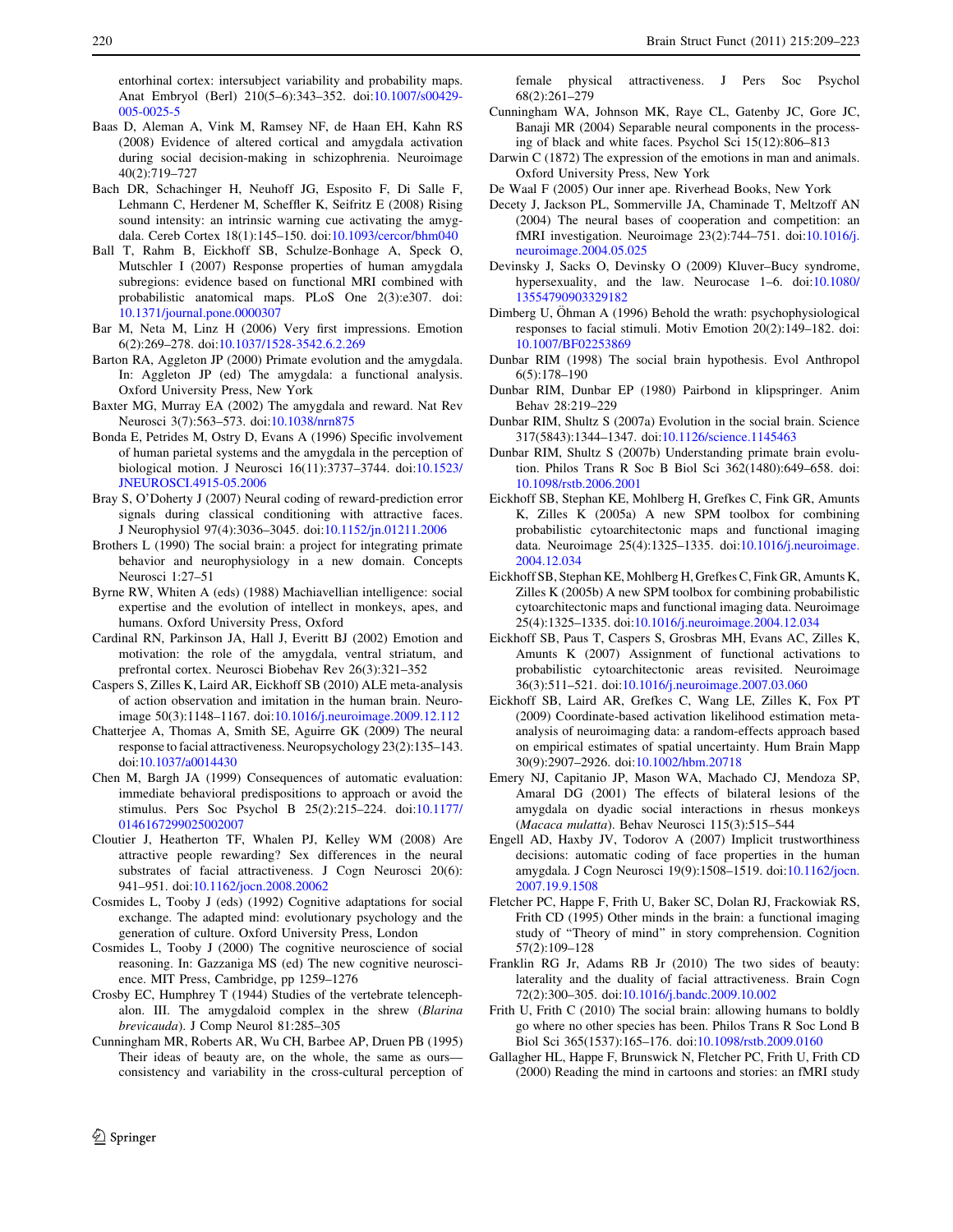of 'theory of mind' in verbal and nonverbal tasks. Neuropsychologia 38(1):11–21

- Gallese V, Keysers C, Rizzolatti G (2004) A unifying view of the basis of social cognition. Trends Cogn Sci 8(9):396–403. doi:10.1016/j.tics.2004.07.002
- Geyer S (2004) The microstructural border between the motor and the cognitive domain in the human cerebral cortex. Adv Anat Embryol Cell Biol 174:I–VIII, 1–89
- Goossens L, Kukolja J, Onur OA, Fink GR, Maier W, Griez E, Schruers K, Hurlemann R (2009) Selective processing of social stimuli in the superficial amygdala. Hum Brain Mapp 30(10):3332–3338. doi:10.1002/hbm.20755
- Hariri AR, Holmes A (2006) Genetics of emotional regulation: the role of the serotonin transporter in neural function. Trends Cogn Sci 10(4):182–191
- Herry C, Bach DR, Esposito F, Di Salle F, Perrig WJ, Scheffler K, Luthi A, Seifritz E (2007) Processing of temporal unpredictability in human and animal amygdala. J Neurosci 27(22):5958–5966. doi:10.1523/Jneurosci.5218-06.2007
- Iaria G, Fox CJ, Waite CT, Aharon I, Barton JJ (2008) The contribution of the fusiform gyrus and superior temporal sulcus in processing facial attractiveness: neuropsychological and neuroimaging evidence. Neuroscience 155(2):409–422. doi: 10.1016/j.neuroscience.2008.05.046
- Ishai A (2007) Sex, beauty and the orbitofrontal cortex. Int J Psychophysiol 63(2):181–185. doi:10.1016/j.ijpsycho.2006.03. 010
- Ishai A, Ungerleider LG, Haxby JV (2000) Distributed neural systems for the generation of visual images. Neuron 28(3):979–990
- Ishai A, Haxby JV, Ungerleider LG (2002) Visual imagery of famous faces: effects of memory and attention revealed by fMRI. Neuroimage 17(4):1729–1741
- Kampe KK, Frith CD, Dolan RJ, Frith U (2001) Reward value of attractiveness and gaze. Nature 413(6856):589. doi:10.1038/ 35098149
- Kawabata H, Zeki S (2008) The neural correlates of desire. PLoS One 3(8)
- Kim H, Adolphs R, O'Doherty JP, Shimojo S (2007) Temporal isolation of neural processes underlying face preference decisions. Proc Natl Acad Sci USA 104(46):18253–18258
- Kirk U, Skov M, Christensen MS, Nygaard N (2009) Brain correlates of aesthetic expertise: a parametric fMRI study. Brain Cogn 69(2):306–315. doi:10.1016/j.bandc.2008.08.004
- Klüver H, Bucy P  $(1939)$  Preliminary analysis of functions of the temporal lobes in man. Arch Neurol Psychiatry 42:979–1000
- Koelsch S (2005) Investigating emotion with music. Ann N Y Acad Sci 1060(1):412–418. doi:10.1196/annals.1360.034
- Kranz F, Ishai A (2006) Face perception is modulated by sexual preference. Curr Biol 16(1):63–68. doi:10.1016/j.cub.2005. 10.070
- Kurth F, Zilles K, Fox PT, Laird AR, Eickhoff SB (2010) A link between the systems: functional differentiation and integration within the human insula revealed by meta-analysis. Brain Struct Funct 214(5–6):519–534. doi:10.1007/s00429-010-0255-z
- LaBar KS, Gatenby JC, Gore JC, LeDoux JE, Phelps EA (1998) Human amygdala activation during conditioned fear acquisition and extinction: a mixed-trial fMRI study. Neuron 20(5):937–945
- Laird AR, Fox PM, Price CJ, Glahn DC, Uecker AM, Lancaster JL, Turkeltaub PE, Kochunov P, Fox PT (2005) ALE meta-analysis: controlling the false discovery rate and performing statistical contrasts. Hum Brain Mapp 25(1):155–164. doi:10.1002/ hbm.20136
- Laird AR, Eickhoff SB, Kurth F, Fox PM, Uecker AM, Turner JA, Robinson JL, Lancaster JL, Fox PT (2009a) ALE meta-analysis workflows via the brainmap database: progress towards a

probabilistic functional brain atlas. Front Neuroinform 3:23. doi:10.3389/neuro.11.023.2009

- Laird AR, Eickhoff SB, Li K, Robin DA, Glahn DC, Fox PT (2009b) Investigating the functional heterogeneity of the default mode network using coordinate-based meta-analytic modeling. J Neurosci 29(46):14496–14505. doi:10.1523/JNEUROSCI.4004- 09.2009
- Langlois JH, Kalakanis L, Rubenstein AJ, Larson A, Hallam M, Smoot M (2000) Maxims or myths of beauty? A meta-analytic and theoretical review. Psychol Bull 126(3):390–423. doi: 10.1037//0033-2909.126.3.390
- LeDoux JE (2000) Emotion circuits in the brain. Annu Rev Neurosci 23:155–184. doi:10.1146/annurev.neuro.23.1.155
- Leveroni CL, Seidenberg M, Mayer AR, Mead LA, Binder JR, Rao SM (2000) Neural systems underlying the recognition of familiar and newly learned faces. J Neurosci 20(2):878–886
- Liang X, Zebrowitz LA, Zhang Y (2010) Neural activation in the "Reward circuit" shows a nonlinear response to facial attractiveness. Soc Neurosci 5(3):320–334. doi:10.1080/17470911 003619916
- Moreno N, Gonzalez A (2007) Evolution of the amygdaloid complex in vertebrates, with special reference to the anamnio-amniotic transition. J Anat 211(2):151–163. doi:10.1111/j.1469-7580. 2007.00780.x
- Morris JS, Frith CD, Perrett DI, Rowland D, Young AW, Calder AJ, Dolan RJ (1996) A differential neural response in the human amygdala to fearful and happy facial expressions. Nature 383(6603):812–815. doi:10.1038/383812a0
- O'Doherty J, Rolls ET, Francis S, Bowtell R, McGlone F (2001) Representation of pleasant and aversive taste in the human brain. J Neurophysiol 85(3):1315–1321
- O'Doherty J, Winston J, Critchley H, Perrett D, Burt DM, Dolan RJ (2003) Beauty in a smile: the role of medial orbitofrontal cortex in facial attractiveness. Neuropsychologia 41(2):147–155
- Öhman A (2009) Of snakes and faces: an evolutionary perspective on the psychology of fear. Scand J Psychol 50(6):543–552. doi:10.1111/j.1467-9450.2009.00784.x
- Ousdal OT, Jensen J, Server A, Hariri AR, Nakstad PH, Andreassen OA (2008) The human amygdala is involved in general behavioral relevance detection: evidence from an event-related functional magnetic resonance imaging go–nogo task. Neuroscience 156(3):450–455. doi:10.1016/j.neuroscience.2008.07.066
- Pawlowski B, Dunbar RI (1999) Impact of market value on human mate choice decisions. Proc Biol Sci 266(1416):281–285. doi:10.1098/rspb.1999.0634
- Perrett DI, May KA, Yoshikawa S (1994) Facial shape and judgements of female attractiveness. Nature 368(6468): 239–242. doi:10.1038/368239a0
- Pessoa L (2008) On the relationship between emotion and cognition. Nat Rev Neurosci 9(2):148–158. doi:10.1038/nrn2317
- Phan KL, Wager T, Taylor SF, Liberzon I (2002) Functional neuroanatomy of emotion: a meta-analysis of emotion activation studies in pet and fMRI. Neuroimage 16(2):331–348. doi: 10.1006/nimg.2002.1087
- Phillips ML, Drevets WC, Rauch SL, Lane R (2003) Neurobiology of emotion perception. I. The neural basis of normal emotion perception. Biol Psychiatry 54(5):504–514. doi:10.1016/S0006- 3223(03)00168-9
- Pinkham AE, Hopfinger JB, Pelphrey KA, Piven J, Penn DL (2008a) Neural bases for impaired social cognition in schizophrenia and autism spectrum disorders. Schizophr Res 99(1–3):164–175
- Pinkham AE, Hopfinger JB, Ruparel K, Penn DL (2008b) An investigation of the relationship between activation of a social cognitive neural network and social functioning. Schizophr Bull 34(4):688–697. doi:10.1093/schbul/sbn031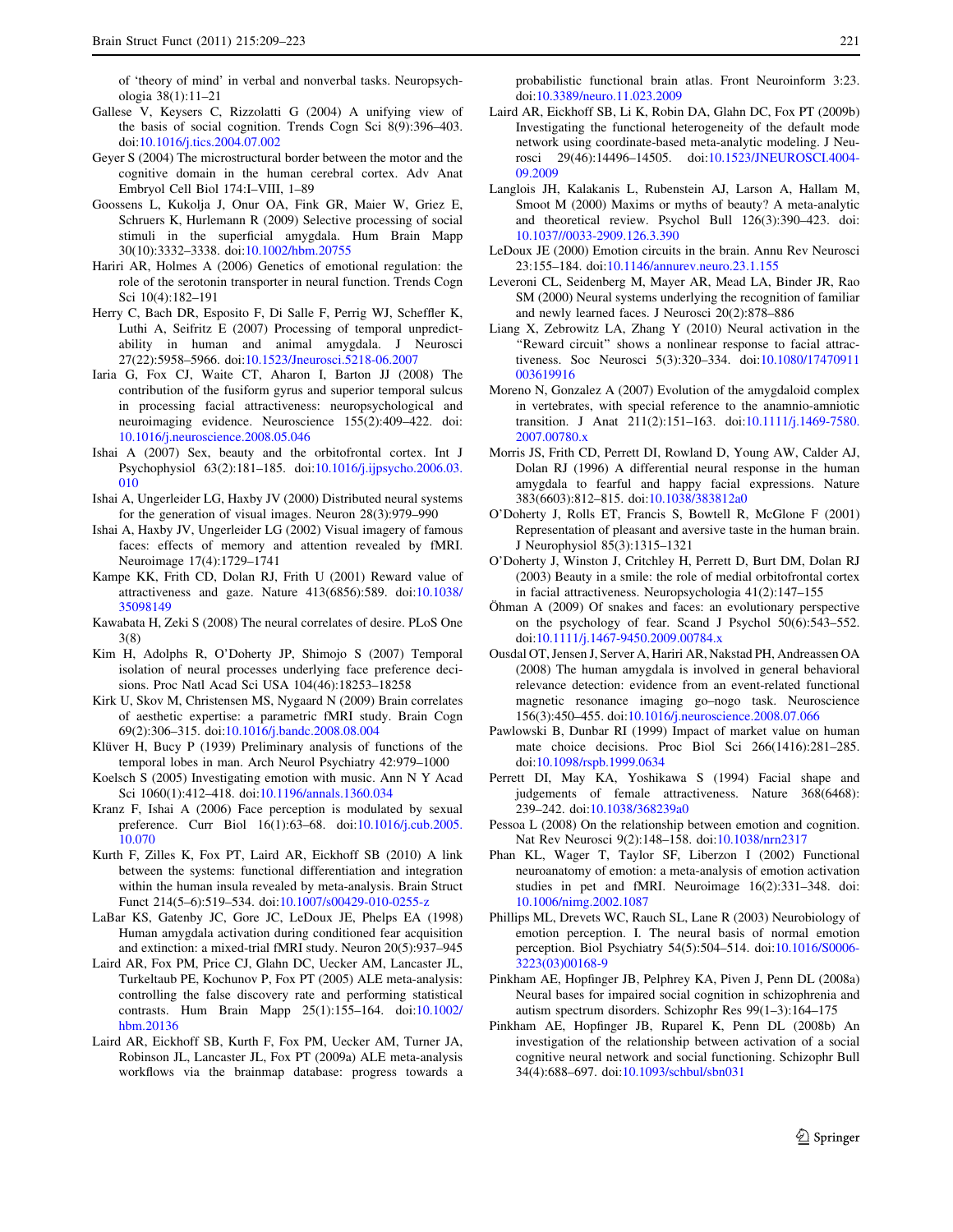- Platek SM, Krill AL, Wilson B (2009) Implicit trustworthiness ratings of self-resembling faces activate brain centers involved in reward. Neuropsychologia 47(1):289–293. doi:10.1016/j.neuro
- psychologia.2008.07.018 Portas CM, Krakow K, Allen P, Josephs O, Armony JL, Frith CD (2000) Auditory processing across the sleep-wake cycle: simultaneous eeg and fMRI monitoring in humans. Neuron 28(3):991–999
- Rademacher L, Krach S, Kohls G, Irmak A, Grunder G, Spreckelmeyer KN (2010) Dissociation of neural networks for anticipation and consumption of monetary and social rewards. Neuroimage 49(4):3276–3285. doi:10.1016/j.neuroimage.2009.10.089
- Rilling J, Gutman D, Zeh T, Pagnoni G, Berns G, Kilts C (2002) A neural basis for social cooperation. Neuron 35(2):395–405
- Roberts GM, Newell F, Simoes-Franklin C, Garavan H (2008) Menstrual cycle phase modulates cognitive control over male but not female stimuli. Brain Res 1224:79–87. doi:10.1016/j. brainres.2008.05.061
- Rosenthal R (1979) The file drawer problem and tolerance for null results. Psychol Bull 86(3):638–641
- Rupp HA, James TW, Ketterson ED, Sengelaub DR, Janssen E, Heiman JR (2009a) Neural activation in the orbitofrontal cortex in response to male faces increases during the follicular phase. Horm Behav 56(1):66–72
- Rupp HA, James TW, Ketterson ED, Sengelaub DR, Janssen E, Heiman JR (2009b) Neural activation in women in response to masculinized male faces: mediation by hormones and psychosexual factors. Evol Hum Behav 30(1):1–10. doi:10.1016/j. evolhumbehav.2008.08.006
- Said CP, Baron SG, Todorov A (2009) Nonlinear amygdala response to face trustworthiness: contributions of high and low spatial frequency information. J Cogn Neurosci 21(3):519–528. doi: 10.1162/jocn.2009.21041
- Salimi-Khorshidi G, Smith SM, Keltner JR, Wager TD, Nichols TE (2009) Meta-analysis of neuroimaging data: a comparison of image-based and coordinate-based pooling of studies. Neuroimage 45(3):810–823. doi:10.1016/j.neuroimage.2008.12.039
- Sander K, Scheich H (2001) Auditory perception of laughing and crying activates human amygdala regardless of attentional state. Brain Res Cogn Brain Res 12(2):181–198
- Sander D, Grafman J, Zalla T (2003) The human amygdala: an evolved system for relevance detection. Rev Neurosci 14(4):303–316
- Schilbach L, Eickhoff SB, Rotarska-Jagiela A, Fink GR, Vogeley K (2008) Minds at rest? Social cognition as the default mode of cognizing and its putative relationship to the ''Default system'' of the brain. Conscious Cogn 17(2):457–467. doi:10.1016/j. concog.2008.03.013
- Schilbach L, Wilms M, Eickhoff SB, Romanzetti S, Tepest R, Bente G, Shah NJ, Fink GR, Vogeley K (2010) Minds made for sharing: initiating joint attention recruits reward-related neurocircuitry. J Cogn Neurosci 22(12):2702–2715
- Schillaci MA (2006) Sexual selection and the evolution of brain size in primates. PLoS One 1 (1). doi:10.1371/journal.pone.0000062
- Schiller D, Freeman JB, Mitchell JP, Uleman JS, Phelps EA (2009) A neural mechanism of first impressions. Nat Neurosci 12(4): 508–514. doi:10.1038/Nn.2278
- Schneider F, Grodd W, Weiss U, Klose U, Mayer KR, Nagele T, Gur RC (1997) Functional MRI reveals left amygdala activation during emotion. Psychiatry Res Neuroimag 76(2–3):75–82
- Schultz W, Dayan P, Montague PR (1997) A neural substrate of prediction and reward. Science 275(5306):1593–1599
- Sergerie K, Chochol C, Armony JL (2008) The role of the amygdala in emotional processing: a quantitative meta-analysis of functional neuroimaging studies. Neurosci Biobehav Rev 32(4): 811–830. doi:10.1016/j.neubiorev.2007.12.002
- Simon JJ, Walther S, Fiebach CJ, Friederich HC, Stippich C, Weisbrod M, Kaiser S (2010) Neural reward processing is modulated by approach- and avoidance-related personality traits. Neuroimage 49(2):1868–1874. doi:10.1016/j.neuroimage.2009. 09.016
- Singer T, Kiebel SJ, Winston JS, Dolan RJ, Frith CD (2004) Brain responses to the acquired moral status of faces. Neuron 41(4):653–662
- Smith DV, Hayden BY, Truong TK, Song AW, Platt ML, Huettel SA (2010) Distinct value signals in anterior and posterior ventromedial prefrontal cortex. J Neurosci 30(7):2490–2495. doi: 10.1523/JNEUROSCI.3319-09.2010
- Solano-Castiella E, Anwander A, Lohmann G, Weiss M, Docherty C, Geyer S, Reimer E, Friederici AD, Turner R (2010) Diffusion tensor imaging segments the human amygdala in vivo. Neuroimage 49(4):2958–2965. doi:10.1016/j.neuroimage.2009.11.027
- Stephan H, Frahm HD, Baron G (1987) Comparison of brain structure volumes in insectivora and primates. 7. Amygdaloid components. J Hirnforsch 28(5):571–584
- Thornhill R, Gangestad SW (1999) Facial attractiveness. Trends Cogn Sci 3(12):452–460. doi:10.1016/S1364-6613(99)01403-5
- Todorov A (2008) Evaluating faces on trustworthiness: an extension of systems for recognition of emotions signaling approach/ avoidance behaviors. Ann N Y Acad Sci 1124:208–224. doi: 10.1196/annals.1440.012
- Todorov A, Duchaine B (2008) Reading trustworthiness in faces without recognizing faces. Cogn Neuropsychol 25(3):395–410. doi:10.1080/02643290802044996
- Todorov A, Engell AD (2008) The role of the amygdala in implicit evaluation of emotionally neutral faces. Soc Cogn Affect Neurosci 3(4):303–312
- Todorov A, Baron SG, Oosterhof NN (2008a) Evaluating face trustworthiness: a model based approach. Soc Cogn Affect Neurosci 3(2):119–127. doi:10.1093/scan/nsn009
- Todorov A, Said CP, Engell AD, Oosterhof NN (2008b) Understanding evaluation of faces on social dimensions. Trends Cogn Sci 12(12):455–460. doi:10.1016/j.tics.2008.10.001
- Tsukiura T, Cabeza R (2010a) Remembering beauty: roles of orbitofrontal and hippocampal regions in successful memory encoding of attractive faces. Neuroimage. doi:10.1016/j.neuroimage. 2010.07.046
- Tsukiura T, Cabeza R (2010b) Shared brain activity for aesthetic and moral judgments: implications for the beauty-is-good stereotype. Soc Cogn Affect Neurosci. doi:10.1093/scan/nsq025
- Turk DJ, Banfield JE, Walling BR, Heatherton TF, Grafton ST, Handy TC, Gazzaniga MS, Macrae CN (2004) From facial cue to dinner for two: the neural substrates of personal choice. Neuroimage 22(3):1281–1290
- Turkeltaub PE, Eden GF, Jones KM, Zeffiro TA (2002) Meta-analysis of the functional neuroanatomy of single-word reading: method and validation. Neuroimage 16(3):765–780. doi:10.1006/nimg. 2002.1131
- Verosky SC, Todorov A (2009) Differential neural response to faces physically similar to the self as a function of their valence. Neuroimage
- Wager TD, Lindquist M, Kaplan L (2007) Meta-analysis of functional neuroimaging data: current and future directions. Soc Cogn Affect Neurosci 2(2):150–158. doi:10.1093/scan/nsm015
- Walter H, Abler B, Ciaramidaro A, Erk S (2005) Motivating forces of human actions. Neuroimaging reward and social interaction. Brain Res Bull 67(5):368–381. doi:10.1016/j.brainresbull.2005. 06.016
- Whalen PJ (1998) Fear, vigilance, and ambiguity: initial neuroimaging studies of the human amygdala. Curr Dir Psychol 7(6):177–188
- Wicker B, Keysers C, Plailly J, Royet JP, Gallese V, Rizzolatti G (2003) Both of us disgusted in my insula: the common neural